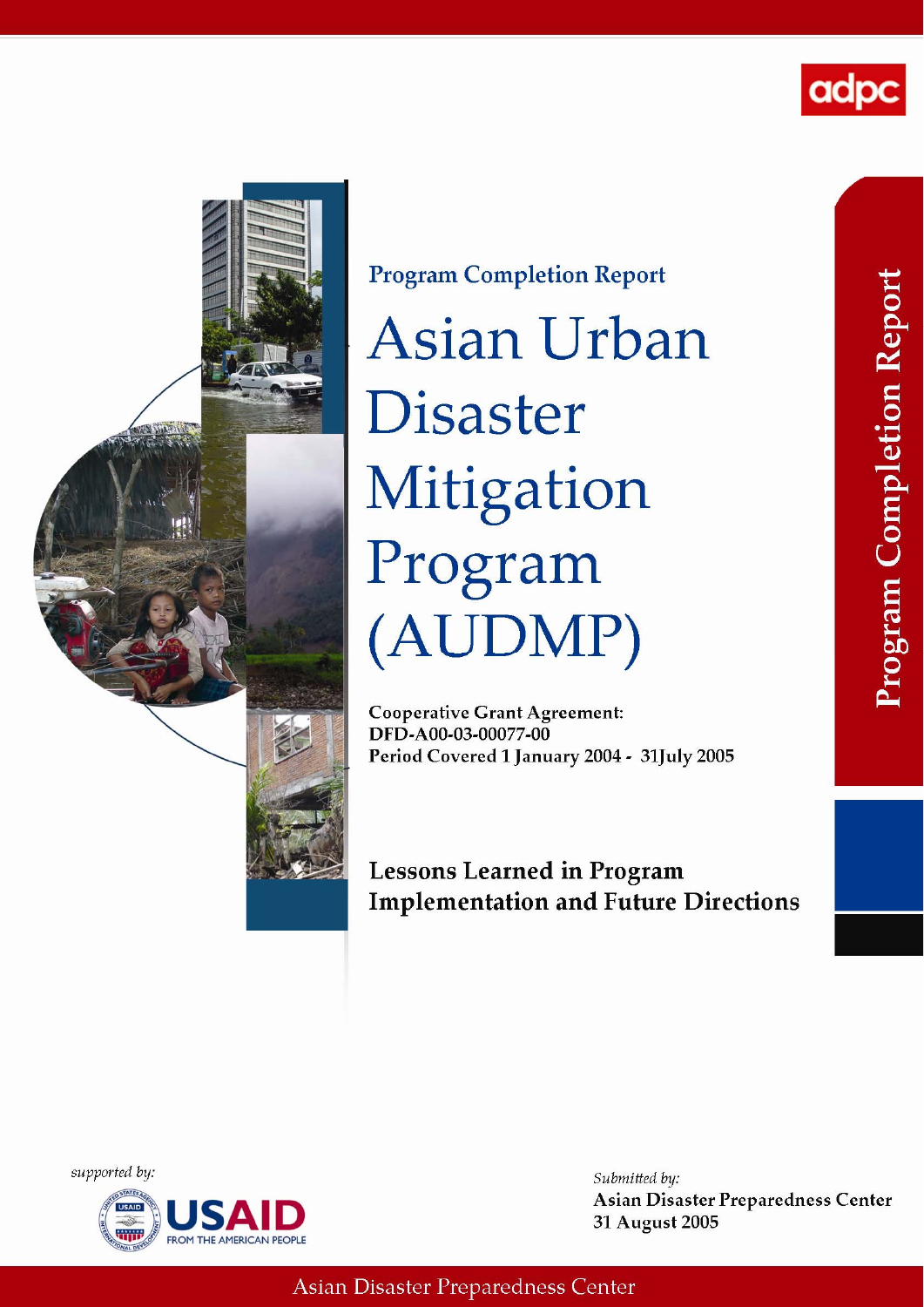

**Program Completion Report Asian Urban Disaster** Mitigation Program (AUDMP)

**Cooperative Grant Agreement:** DFD-A00-03-00077-00 Period Covered 1 January 2004 - 31July 2005

**Lessons Learned in Program Implementation and Future Directions**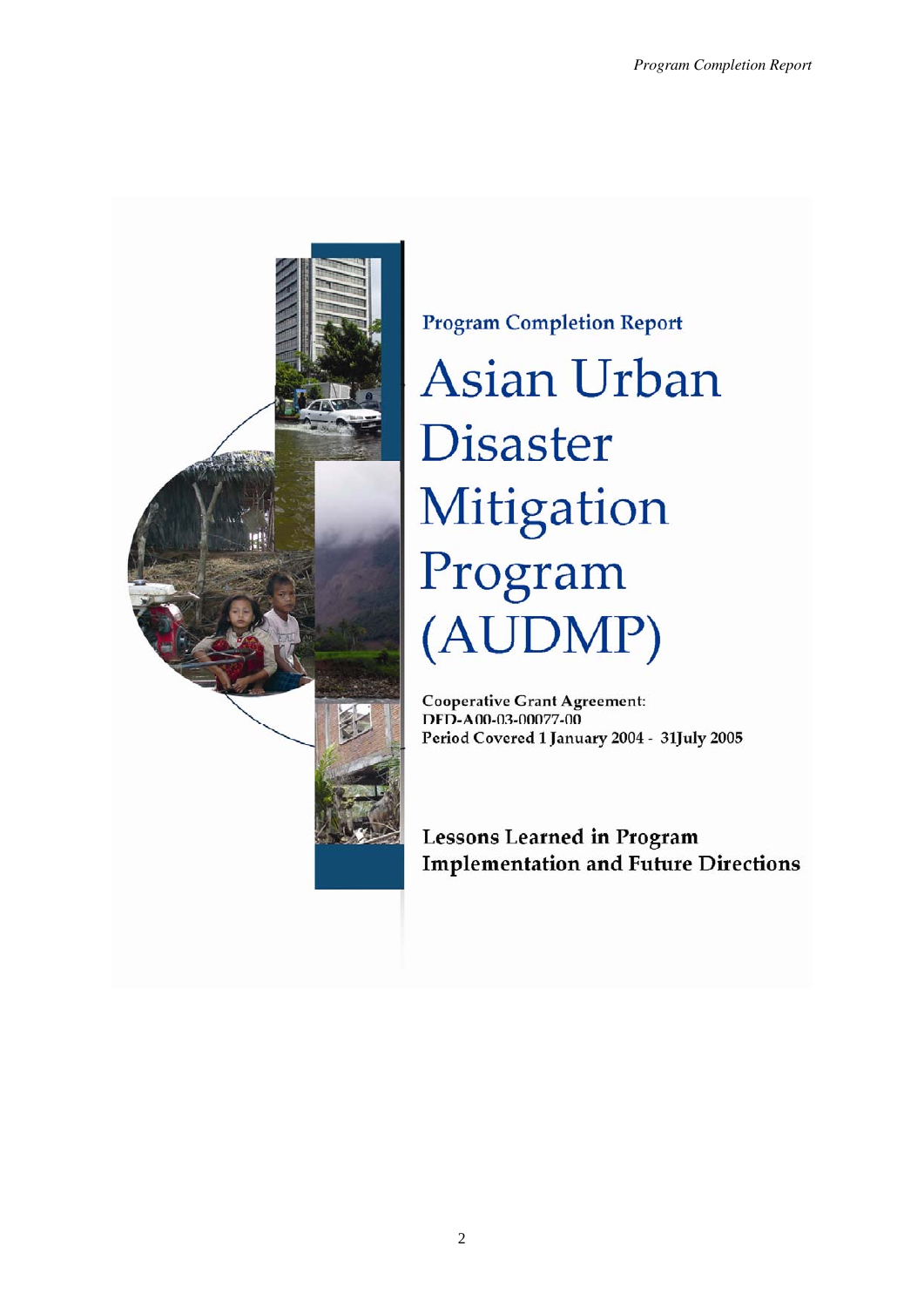# **Acronyms**

| <b>ADPC</b>     | <b>Asian Disaster Preparedness Centre</b>                           |
|-----------------|---------------------------------------------------------------------|
| AIT             | Asian Institute of Technology                                       |
| <b>APEKSI</b>   | Asosiasi Pemerintah Kota Seluruh Indonesia                          |
| <b>APKASI</b>   | Asosiasi Pemerintah Kabupaten Seluruh Indonesia/The Association of  |
|                 | <b>Indonesian Regency Governments</b>                               |
| <b>AUDMP</b>    | Asian Urban Disaster Mitigation Program                             |
| <b>BAPPENAS</b> | Badan Perencanaan Pembangunan Nasional /National development        |
|                 | Planning Agency Indonesia                                           |
| BU              | <b>Bonn University -Germany</b>                                     |
| <b>BUDMP</b>    | Bangladesh Urban Disaster Mitigation Project                        |
| <b>CASITA</b>   | Capacity-building in Asia using Information Technology Applications |
| <b>CBDRM</b>    | <b>Community-based Disaster Risk Management</b>                     |
| <b>CHPB</b>     | Center for Housing, Planning and Building                           |
| <b>CTO</b>      | <b>Cognizant Technical Officer</b>                                  |
| <b>DDPM</b>     | Department of Disaster Prevention and Mitigation                    |
| <b>DRC</b>      | <b>Disaster Risk Communications</b>                                 |
| EMI             | Earthquake Mega cities Initiative                                   |
| <b>EMRP</b>     | Emergency Management & Response Plan                                |
| <b>ENSG</b>     | Ecole Nationale Supérieure de Géologie - France                     |
| EU              | European Union                                                      |
| <b>EVRC</b>     | Earthquake Vulnerability Reduction for Cities                       |
| FARA            | Fire and Rescue Association                                         |
| <b>GIS</b>      | Geographical Information Systems                                    |
| <b>HFA</b>      | Hyogo Framework of Action                                           |
| <b>ICIMOD</b>   | International Centre for Integrated Mountain Development            |
| <b>IDNDR</b>    | <b>International Decade for Natural Disaster Reduction</b>          |
| <b>IDPs</b>     | <b>Internally Displaced People</b>                                  |
| <b>ITB</b>      | Institut Teknologi Bandung                                          |
| <b>ITC</b>      | International Institute for Geo-                                    |
|                 | Information Science and Earth Observation, The Netherlands          |
| <b>IUDMP</b>    | <b>Indonesian Urban Disaster Mitigation Project</b>                 |
| <b>LUDMP</b>    | Lao PDR Urban Disaster Mitigation Project                           |
| <b>MDGs</b>     | Millennium Development Goals                                        |
| <b>MDMC</b>     | <b>Municipality Disaster Management Committees</b>                  |
| <b>NBRO</b>     | National Building Research Organization                             |
| <b>NDM</b>      | <b>National Disaster Management</b>                                 |
| <b>NDMO</b>     | National Disaster Management Office                                 |
| <b>NGI</b>      | Norwegian Geo-technical Institute                                   |
| <b>NSET</b>     | National Society for Earthquake Technology                          |
| <b>OFDA</b>     | Office of USA Federal Disaster Assistance                           |
| <b>RCC</b>      | <b>Regional Consultative Committee</b>                              |
| <b>RHUDO</b>    | Regional housing and Urban Development Office                       |
| <b>RIC</b>      | <b>Resource Integration Centre</b>                                  |
| <b>SDS</b>      | <b>Shariatpur Development Society (SDS)</b>                         |
| <b>SLUMDMP</b>  | Sri Lanka Urban Multi-Hazard Disaster Mitigation Project            |
| <b>SNV</b>      | <b>SNV Netherlands Development Organisation</b>                     |
| <b>TRP</b>      | Thai Red Cross                                                      |
| <b>TSF</b>      | Télécoms Sans Frontières -France                                    |
|                 |                                                                     |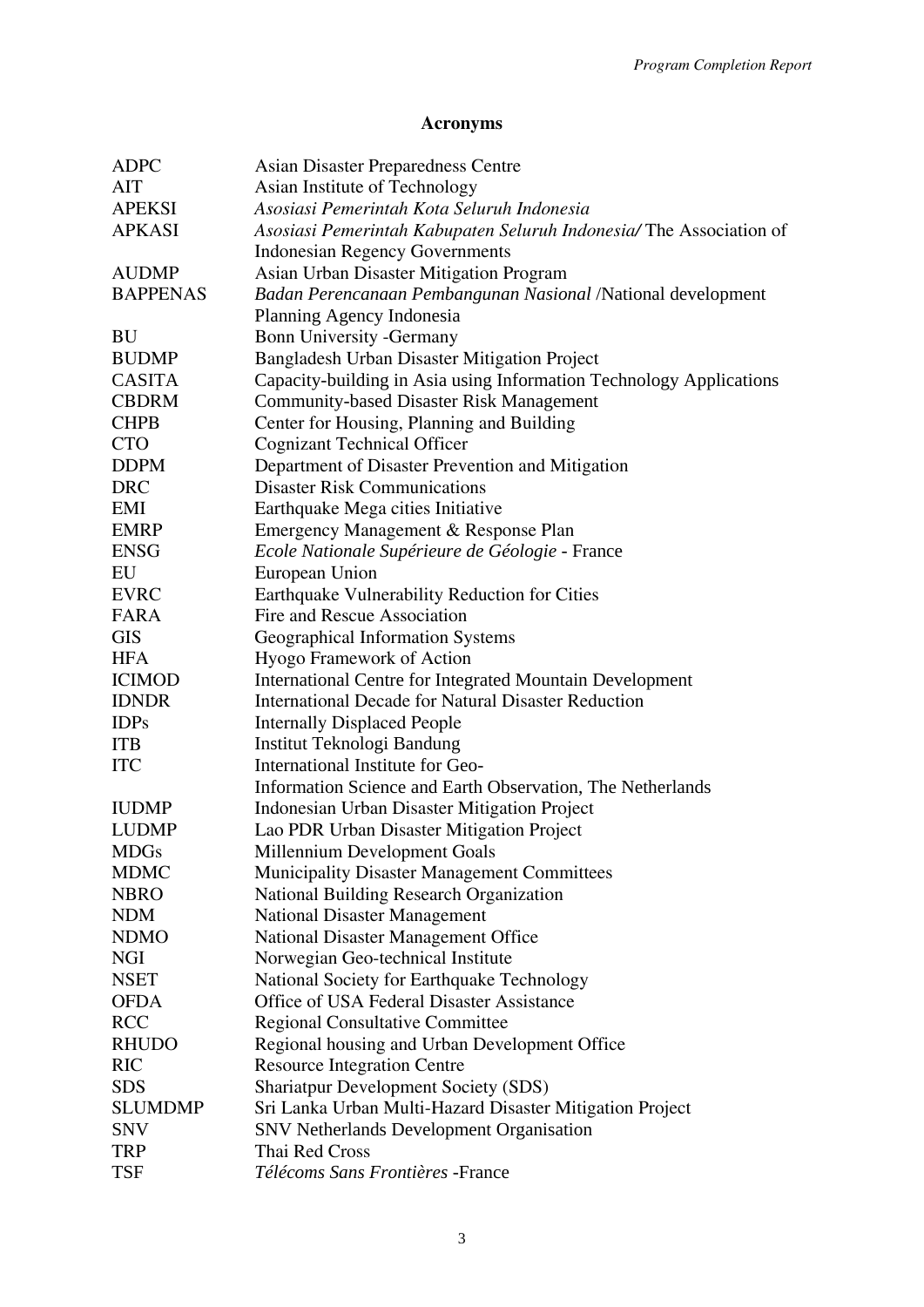| <b>TUDMP</b> | <b>Thailand Urban Disaster Mitigation Project</b>                 |
|--------------|-------------------------------------------------------------------|
| <b>TUGI</b>  | The Urban Governance Institute                                    |
| <b>UDA</b>   | Urban Development Authority (UDA)                                 |
| <b>UDM</b>   | <b>Urban Disaster Mitigation</b>                                  |
| <b>UDRM</b>  | Urban Disaster Risk Management (UDRM)                             |
| <b>UFM</b>   | <b>Urban Flood Mitigation Course</b>                              |
| <b>UNDP</b>  | <b>United Nations Development Program</b>                         |
| UN-HABITAT   | United Nations Human Settlements Programme                        |
| <b>URI</b>   | Urban Research Institute (URI)                                    |
| <b>USAID</b> | United States Agency for International Development                |
| <b>USEA</b>  | United States Energy Association                                  |
| <b>WCDR</b>  | World Conference on Disaster reduction                            |
| <b>WSSI</b>  | World Seismic Safety initiative                                   |
| YIPD/CLGI    | Yayasan Inovasi Pemerintahan Daerah / Center for Local Government |
|              | Innovation                                                        |
|              |                                                                   |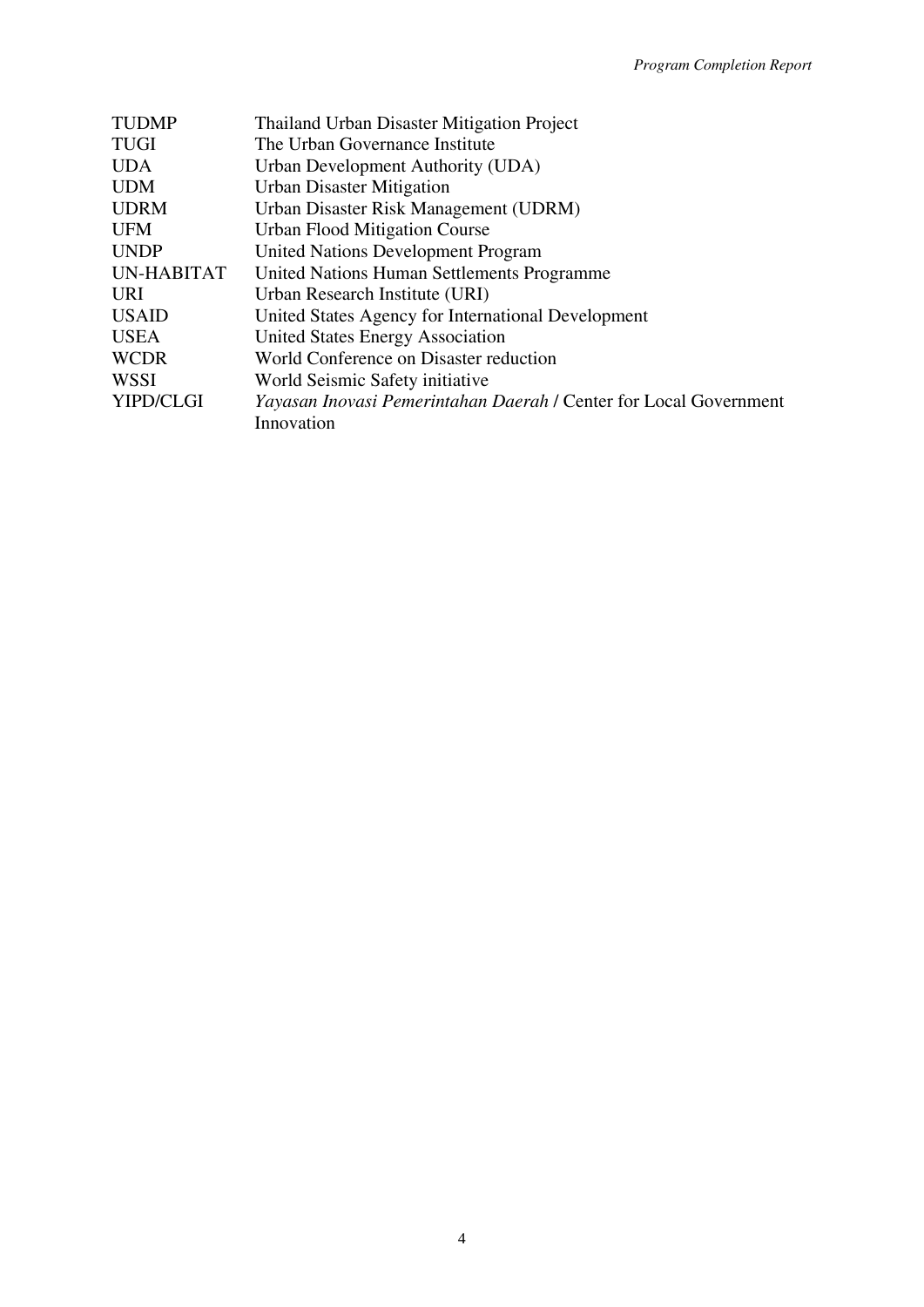### **Asian Urban Disaster Mitigation Program (AUDMP) EXTENSION PHASE January 2004 - July 2005 Lessons Learned in Program Implementation and Future Directions**

#### **Executive Summary**

Recurrence of multitude events of natural calamities, which threaten millions of lives and cause large-scale economic, financial, and infrastructural damage, has become a regular phenomenon in Asia. The events are responsible for high productivity losses that have seriously set back overall development goals of the region. The World Conference on Disaster Reduction (WCDR) organized by UNDP through release of Hyogo Framework of Action-HFA (2005-2015) identified disaster risk reduction as a key factor in attaining the Millennium Development Goals (MDGs). The HFA was endorsed by all participating countries of WCDR and it also recognizes the need for meeting poverty reduction priorities through reduction of vulnerability due to natural hazards.

In fast growing urban areas with increasing industrial and physical development, damage to valuable physical and social assets such as housing, schools, hospitals, government buildings, roads and bridges, factories, stocks and food storage is more significant. Factors such as rapid unplanned urban growth, exponential increase in population as a result of rural urban migration, capital investment for infrastructure facilities in hazard prone areas without a mitigation component etc are the main causes for increased damage and losses due to disasters. A large proportion of urban population continues to live in marginal lands, which are in most cases highly vulnerable to natural hazards, thus increasing the potential for high losses and damages due to future disaster events.

Since the beginning of the International Decade for Natural Disaster Reduction (IDNDR) in 1990, significant advances in disaster risk management practice have contributed to shaping up the risk management culture in Asia. USAID/DCHA/OFDA supported the Asian Urban Disaster Mitigation Program (AUDMP), which was a significant signature project that helped to change the disaster risk management paradigm within Asia in the urban context. AUDMP was implemented by ADPC with the **goal of reducing the disaster vulnerability of urban populations, infrastructure, and lifeline facilities and shelter in the Asian region**. It opened a new chapter in urban risk management not only in the ten target countries but also throughout the region. The AUDMP also initiated number of innovative disaster risk mitigation and management activities in ten countries, namely **Bangladesh, Cambodia, India, Indonesia, Laos, Nepal, the Philippines, Sri Lanka, Thailand, and Vietnam**.

Over the past decade, during the implementation of the AUDMP, ADPC observed an increased incidence of natural disasters, and a compounded increase in the socio-economic and environmental impacts due to such events. This **impact is nowhere more visible than in secondary cities, which fuel national economies**; where urbanization and economic development is rapid and vulnerabilities are high. This trend is observed in the case of frequently occurring hydro-met hazards, as well as in rare but high consequence events such as earthquakes, tsunami. This was evident from the high impacts to coastal cities due to great tsunami event in Asia in December 2004 and growing vulnerability has been reflected in terms of deaths, material losses, physical, social and economic damages to assets in coastal urban areas. It emphasizes the fact that there is a continuing need for mitigation, to minimize damage and disruption to economic activities, and for preparedness, so that an event can be dealt with swiftly and effectively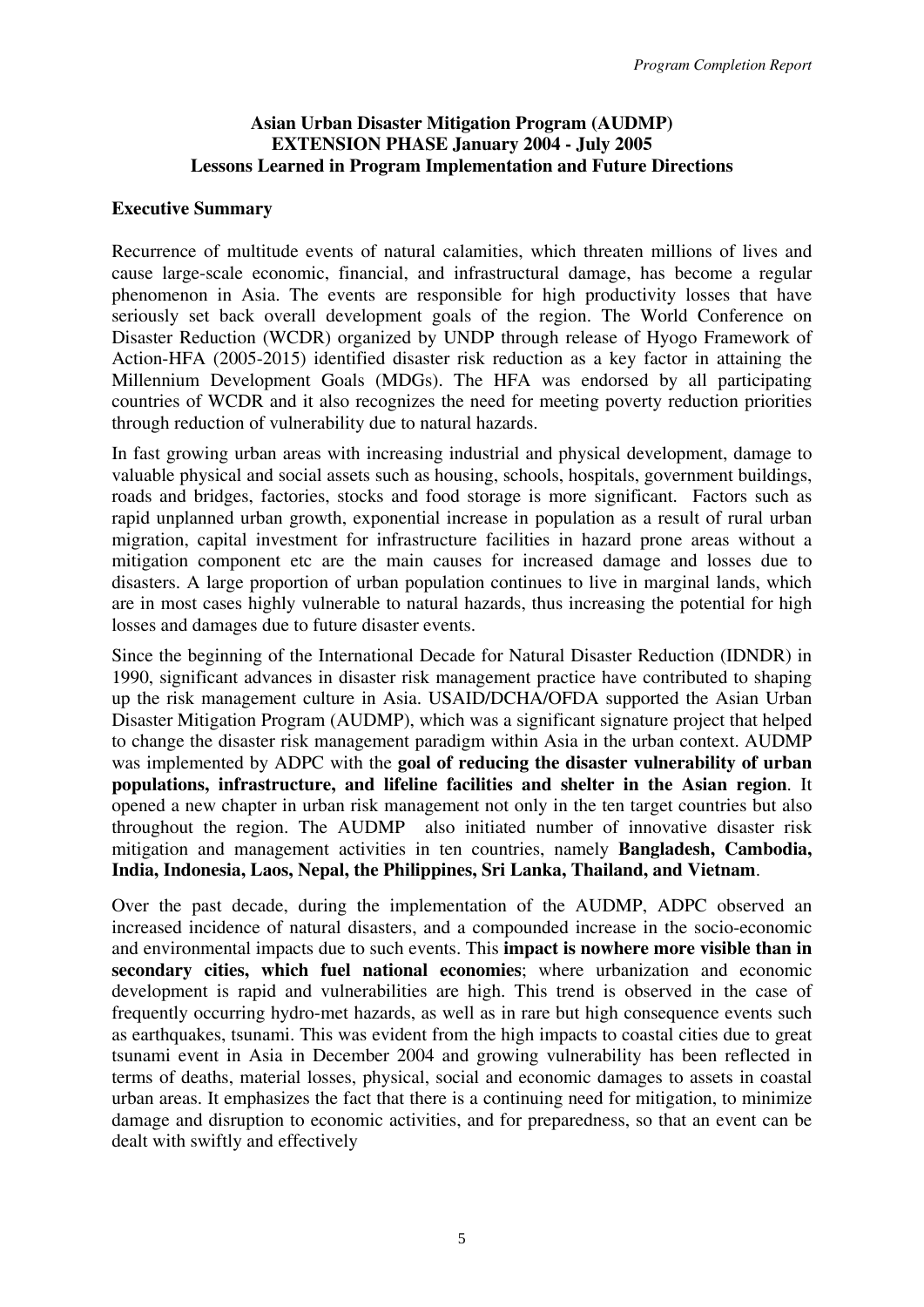AUDMP has observed that the health hazards in target countries also have a rapidly growing tendency. In most of the cities, rural urban migration is an increasing phenomenon. Often one of the root causes of migration is the poverty associated with disaster events such as droughts, river erosion, floods and civil conflicts. These types of phenomenon, prevalent in urban areas of Asia, also create indirect impacts on public health. The recent records released in India, Bangladesh, Indonesia showed an increasing trend in cases of AIDS connected to rural urban migration. Also such indirect health hazards are observed due to poor drainage, causing vector borne diseases.

The program strategy over the 10-year period of implementation has taken a three-tiered approach. The **National Demonstration Projects** in each of the target countries serve to provide a working example of urban hazard mitigation. The **Information and Networking** component helped to build the public and private networks as a forum for exchanging information and experience on urban disaster management, with the goal of replicating successful hazard mitigation practices from the demonstration projects throughout the region. The **Training, Resource Materials, and Continuing Education** component helped to build the much-needed capacity of institutions and practitioners involved in risk mitigation interventions.

The Program activities were implemented in three phases covering natural as well as manmade hazards such as earthquakes, floods, landslides, technological risks, urban fires etc. The **Demonstration activities** in target countries helped to introduce local level initiatives for hazard and risk assessment, preparation of mitigation action plans and implementation of cost effective mitigation interventions, training and capacity building, public awareness creation.

The strategic framework adopted during the first three years of the program was to introduce the concept of mitigation as a proactive measure and convince the effectiveness of predisaster actions. Subsequent years were dedicated to the introduction of public and private sector mechanisms for disaster mitigation and implementation of mitigation initiatives as well as in replication of activities in other vulnerable cities. After an external evaluation of program achievements, since January 2004, the number of target countries was reduced in the **Extension Phase of the Program** to five to ensure consolidation of program interventions further to benefit other identified highly vulnerable urban centers. Most of the activities under Extension phase were tailor made to suit the recommendations of the  $2<sup>nd</sup>$  External Evaluation mission of AUDMP and the evaluation mission findings have helped to increase the effectiveness of program activities as well as to consolidate the program achievements.

Program was initiated through demonstration activities in 8 cities in 6 countries and went onto replicating the activities in 31 secondary cities in 10 countries. It resulted in a strong **network of cities** dedicated to risk management practices within Asia.

The program was implemented in partnership with number of **local partner institutions** such as national and international NGOs, academic and training institutions, government and semigovernment organizations, professional bodies etc. The program helped to build capacities of such institutions to become advocates of proactive approaches for urban risk management and helped to develop a cadre of competent practitioners who had become local champions dedicated to urban risk management practice in respective countries. As a result of the policy dialogue initiated by the program, national and local governments have started to demonstrate more commitment to urban disaster mitigation. As a result of the program ADPC established a strong network of similar institutions and practitioners, who are continuing to share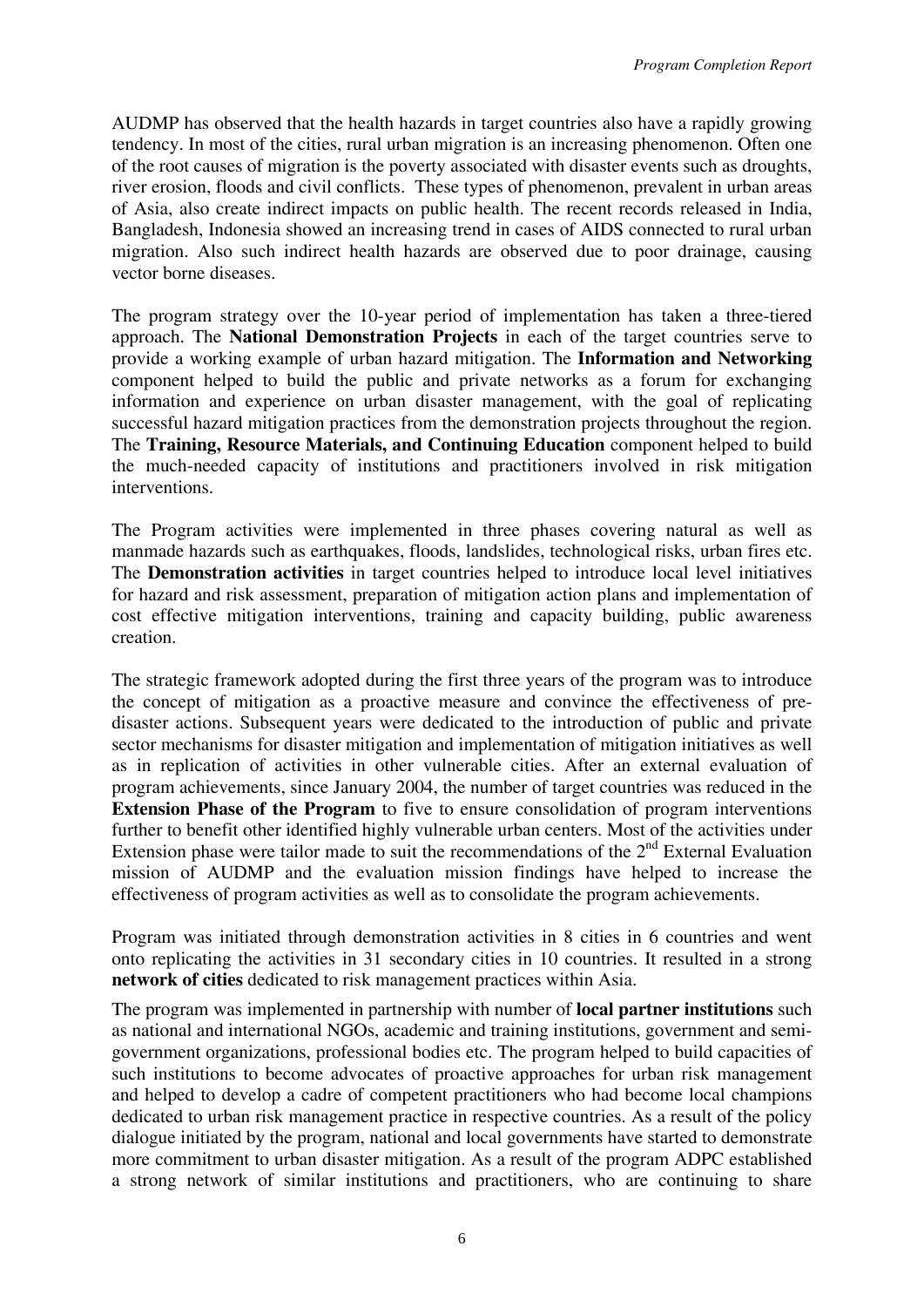experiences and lessons learned through initiation of a regular monthly electronic newsletter and active professional discussions through electronic forums.

The Program also developed **Regional training courses,** specific to the urban context, to cover new disciplines of Urban Disaster Mitigation, Earthquake Vulnerability Reduction for Cities, Urban Flood Management, and Technological Risk Management for Cities, Risk Communication, etc. The successful practices in preparedness, mitigation and response were converted into information products, case studies etc as training material for dissemination. The program created a network of training partners in Asia and the training courses have been successfully institutionalized and piloted at national level. In early 2005, ADPC in collaboration with Georgetown University through financial assistance from Bill and Melinda Gates foundation organized a workshop for institutions involved in capacity building for Asia, which helped to develop a white paper for future directions.

**Regional and national level workshops** were organized to promote urban risk mitigation practices, advocacy, create awareness and initiate appropriate environmental policies. This resulted in the publication of a number of useful reference materials; for example: **Primer for risk management**, Manual for training masons for construction in earthquake prone areas, Proceedings of regional workshop on best practices in disaster mitigation, Handbook for housing in flood prone areas based on Bangladesh experience. The publications and other program outputs are disseminated through the ADPC website and nearly 20,000 entries have been recorded during the last year which is testament to both the popularity of the website and the validity of the information contained therein

AUDMP activities have had a positive impact throughout the region in disaster preparedness and mitigation practices and have helped to create greater awareness on applicability, sustainability and cost effectiveness of proactive mitigation actions in the long-term macro level development practice. The program helped to promote new strategies for urban disaster mitigation, introduction of hazard and risk assessment tools, cost effective innovative methodologies for vulnerability reduction and policies that address urban risk reduction at various levels.

ADPC has shown the commitment to the discipline by creating a team dedicated to Urban Disaster Risk Management (UDRM) in 2003 and launch its **Strategy 2020 for Urban Risk Management**. It helped the ADPC to increase the outreach, establish new networks and more importantly secure funding from other sources to display the sustainability. As of today the UDRM of ADPC has 4 more projects funded by EU, UNDP, Government of Norway, and SNV – Netherlands.

The Urban Disaster Risk Management (UDRM) team within ADPC has developed **collaborations** with number of International institutions and networks such as Citynet, TUGI, UN-HABITAT, Earthquake Mega cities Initiative (EMI), WSSI, ITC-Netherlands, ENSG-France, Bonn University -Germany, NGI-Norway, Georgetown university-USA, ICIMOD, USEA, TSFI-France and organized activities to promote Urban Risk Reduction during the past few years.

With AUDMP initiatives, advances were evident in urban risk reduction interventions, policies, approaches and strategies in the fields of risk assessment, mitigation planning and implementation, community based disaster risk management, hazard forecasting, emergency management etc. over the past 10-year period. Urban risk reduction is also increasingly being recognized as an integral part of development process and governance rather than the traditional relief, response and rehabilitation interventions. A large number of initiatives on risk mitigation and preparedness promoted by AUDMP in target countries encompasses multitude of hazards and in approach recognizes the multi-sector, multi- stakeholder concept.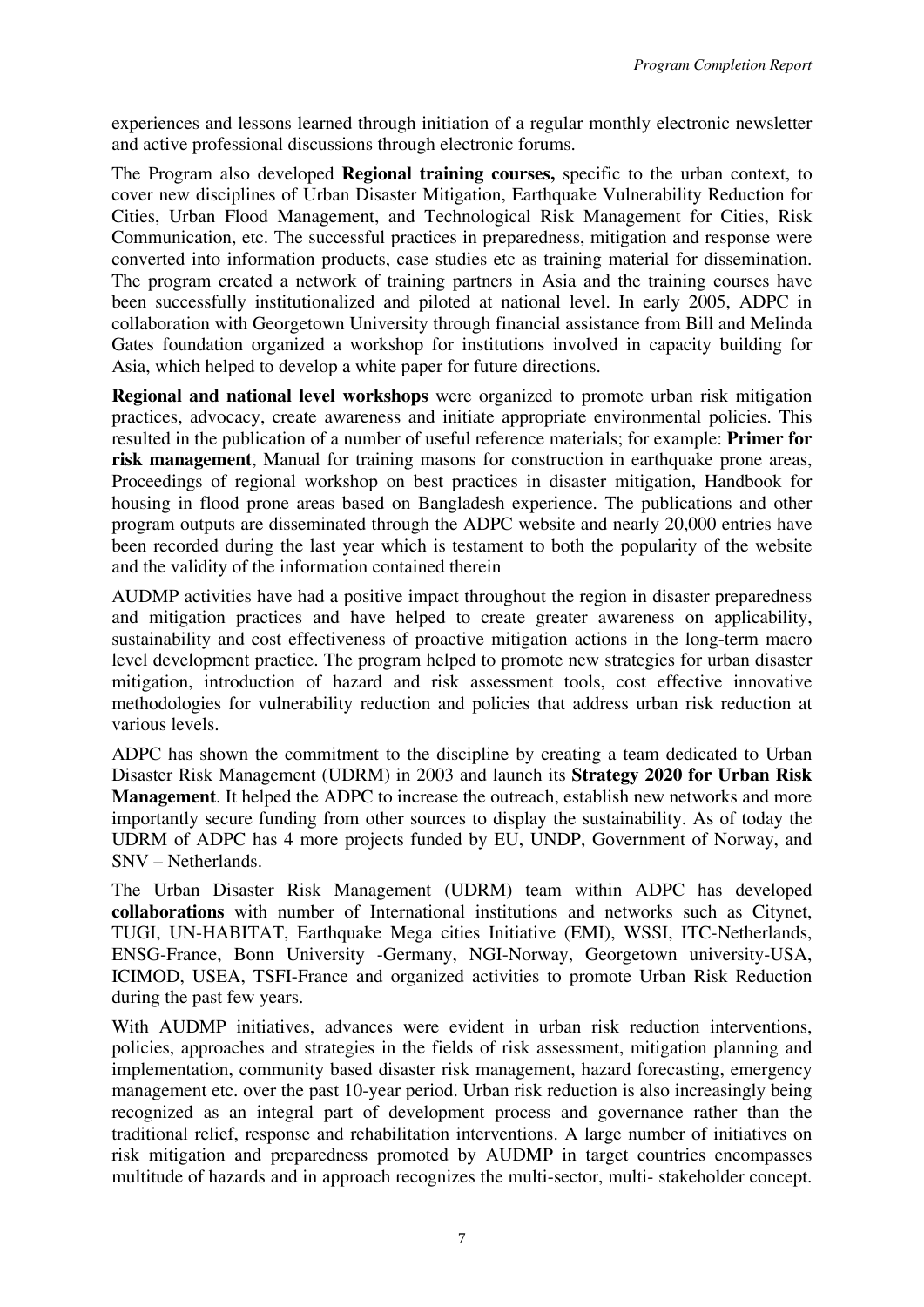The Program is linked to a set of mutually supportive activities implemented at community, urban local government, national and regional levels that address the vulnerability reduction issues in cities and contribute toward achieving number of positive results which help to attain a culture of safety and resilience of urban communities. All intended tasks proved to be capable of replication in a wider context. Particularly in case of hydro-meteorological hazards basin-wide approach was followed so that mitigation practices in one city can be replicated widely through the basin. Similarly initiatives for some of the other hazards, such as earthquakes, primarily targeted a secondary city so that the practices can be replicated in the larger area with similar seismic activity.

Each component of the Program contributed in consolidation of program achievements through a holistic framework for institutionalization of improved private and public sector mechanisms for community preparedness and mitigation of multi-hazard disaster risk in urban areas of the target countries. The program components focused attention on indigenous practices, community empowerment as well as more innovative approaches to risk management through sustained efforts s o that it can continue to contribute beyond the period of program existence. It will foster a multi-stakeholder, multi-sector, multi-disciplinary approach to disaster risk management.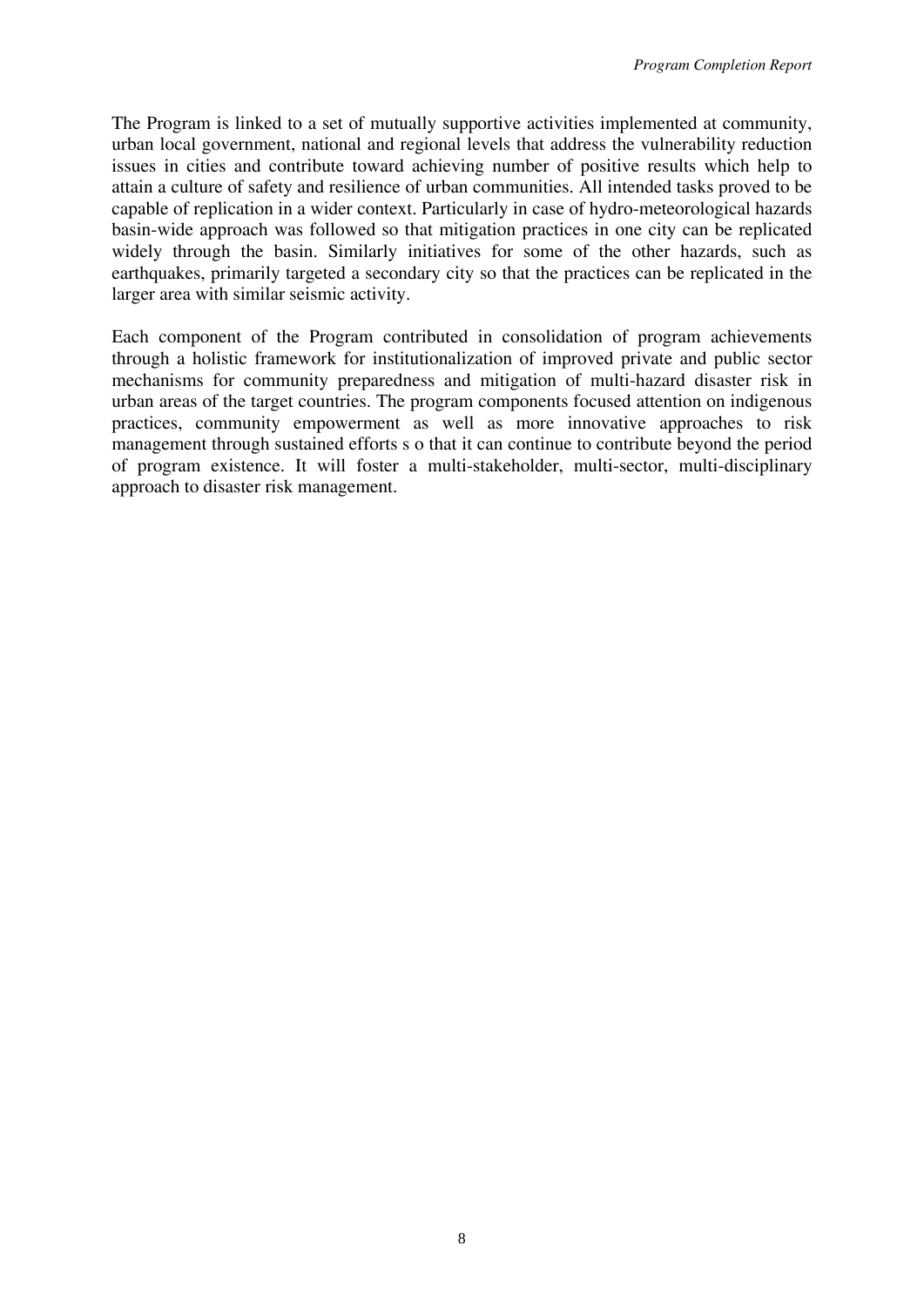### **Asian Urban Disaster Mitigation Program (AUDMP) EXTENSION PHASE January 2004 - July 2005 Lessons Learned in Program Implementation and Future Directions**

### **1. Program Overview**

### **1.1 Overall program strategy and objectives**

Asia is the most disaster-prone region of the world, where loss of life and property from natural hazards is very high, hindering sustainable, broad-based development. As population and economic activity concentrate in rapidly growing cities, urban areas become increasingly vulnerable to disasters. Where properly managed, however, cities also represent a critical opportunity to mitigate damage from natural hazards.

The **Asian Urban Disaster Mitigation Program (AUDMP)** was designed to respond to the need for safer cities. The ultimate goal of the program was to reduce the disaster vulnerability of urban populations, infrastructure, critical facilities, and shelter in targeted cities throughout Asia. More specifically, AUDMP aimed to: (i) establish sustainable public and private sector mechanisms for disaster mitigation that will measurably lessen loss of life, reduce the amount of physical and economic damage, and shorten the post-disaster recovery time; and (ii) promote replication and adaptation of successful mitigation measures within target countries and throughout the region.

Since its inception in 1995, AUDMP has made significant impact in reducing the disaster vulnerability of urban populations, infrastructure, critical facilities, and shelter in target cities of nine countries in Asia – Bangladesh, Cambodia, India, Indonesia, Lao PDR, Nepal, Philippines, Sri Lanka, and Thailand. In all the project countries, AUDMP has not only raised awareness of disaster mitigation among various stakeholder groups, but has also demonstrated a number of successful methodologies and approaches for implementing disaster mitigation in varied geographical, social and cultural contexts.

Working in conjunction with collaborating institutions in each target country, the program strategy takes a three-tiered approach. The **National Demonstration Projects** in each of the target countries serve to provide a working example of urban hazard mitigation. In a selected urban area in each country, a hazard or set of hazards has been assessed, followed by the design and implementation of appropriate disaster mitigation measures. The **Information and Networking** component helped to build the public and private networks as a forum for exchanging information and experience on urban disaster management, with the goal of replicating successful hazard mitigation practices from the demonstration projects throughout the region. The **Training, Resource Materials, and Continuing Education** component provided an opportunity to further institutionalize hazard mitigation practices through seminars for national-level decision makers, as well as by using an in-country and regional "train-the-trainers" approach for passing on technical skills via a core curriculum in hazard assessment and mitigation. The courses are being offered by in-country partner institutions on a regular basis to multi-stakeholder audience while ADPC continues to conduct regular annual courses in the disciplines of Urban Flood mitigation (UFM) and Earthquake Vulnerability Reduction for Cities (EVRC) courses.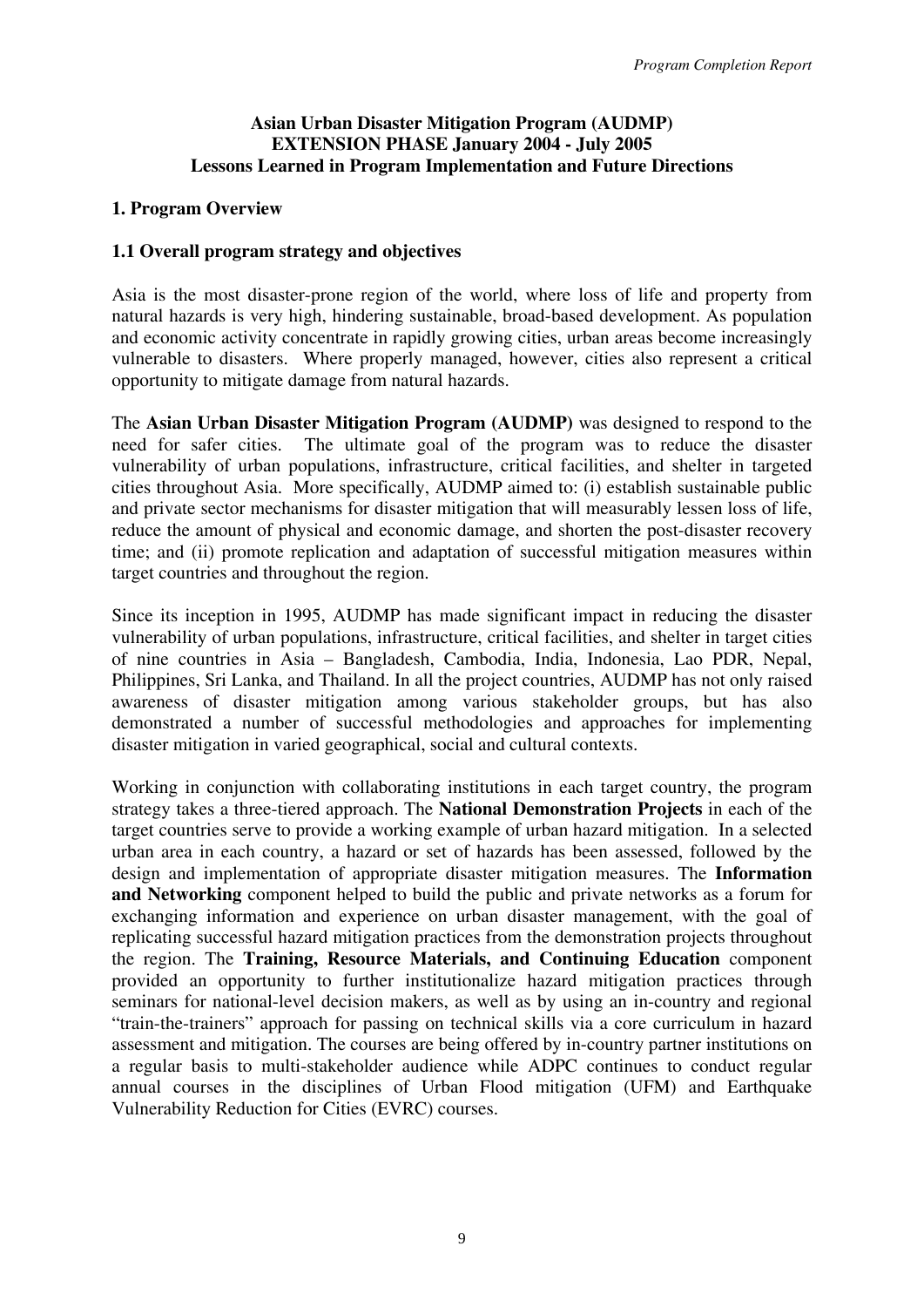# **1.1.1 Program History**

Considering the growing risk due to natural disasters and because of the compelling need of the national governments to devote considerable percentage of national resources to relief and response functions, in the last decade of the century, the United Nations initiated the International Decade of Natural Disaster Reduction (IDNDR).

While vulnerability to disasters is a large and growing problem for urban areas in Asia, local and national governments in Asia in the mid-1990s did not have short and long term strategies for mitigation of disasters' impact. Since the beginning of the IDNDR, significant advances in disaster risk management practice have contributed to shaping up the risk management culture in Asia. Given the propensity for disasters, the increase in urbanization and the vulnerability of the urban poor in Asia, the Office for Foreign Disaster Assistance (OFDA) of the United States Agency for International Development (USAID) awarded a grant in September 1995 to the Asian Disaster Preparedness Center (ADPC) to implement the Asian Urban Disaster Mitigation Project (AUDMP) to introduce and institutionalize disaster mitigation practices.

The Asian Urban Disaster Mitigation Program (AUDMP) has been implemented by ADPC under three phases over a period of 10 years. AUDMP not only was a significant signature project that helped to change the disaster risk management paradigm within Asia in the urban context but also helped the national provincial and city government to think risk management as a priority issue, which can positively contribute to economic development of the country.

# **1.1.2 Implementation Strategy in Phase I1995-1998 (demonstration phase)**

AUDMP was implemented by ADPC with the goal of reducing the disaster vulnerability of urban populations, infrastructure, and lifeline facilities and shelter in the Asian region. It opened a new chapter in urban risk management not only in the ten target countries but also throughout the region. With AUDMP initiatives, advances were evident in urban risk reduction interventions, policies, approaches and strategies in the fields of risk assessment, mitigation planning and implementation, community based disaster risk management, hazard forecasting, emergency management etc. over the past 10-year period. Urban risk reduction is also increasingly being recognized as an integral part of development process and governance rather than the traditional relief, response and rehabilitation interventions.

From the start of AUDMP, ADPC and USAID recognized that the concept of disaster mitigation was new to many countries in Asia and that it would take long-term collaboration from introduction of the concept to create ownership of disaster mitigation policies by national and local governments and individual communities as well as other stakeholders such as national and International NGOs, public and private sector institutions.

Originally AUDMP was designed to be implemented as a four-year program to carry out activities in six countries namely Cambodia, India, Indonesia, Nepal, the Philippines and Sri Lanka. The basic program design assumptions for the demonstration projects were essentially the following guiding principles:

- Each country has the technical expertise to do disaster mitigation
- Each country has the institutional capacity to do disaster mitigation
- Keep it simple with a standard approach flexibly adaptable to the diversity of Asia
- Keep it simple with the focus on secondary towns and municipalities (not mega cities)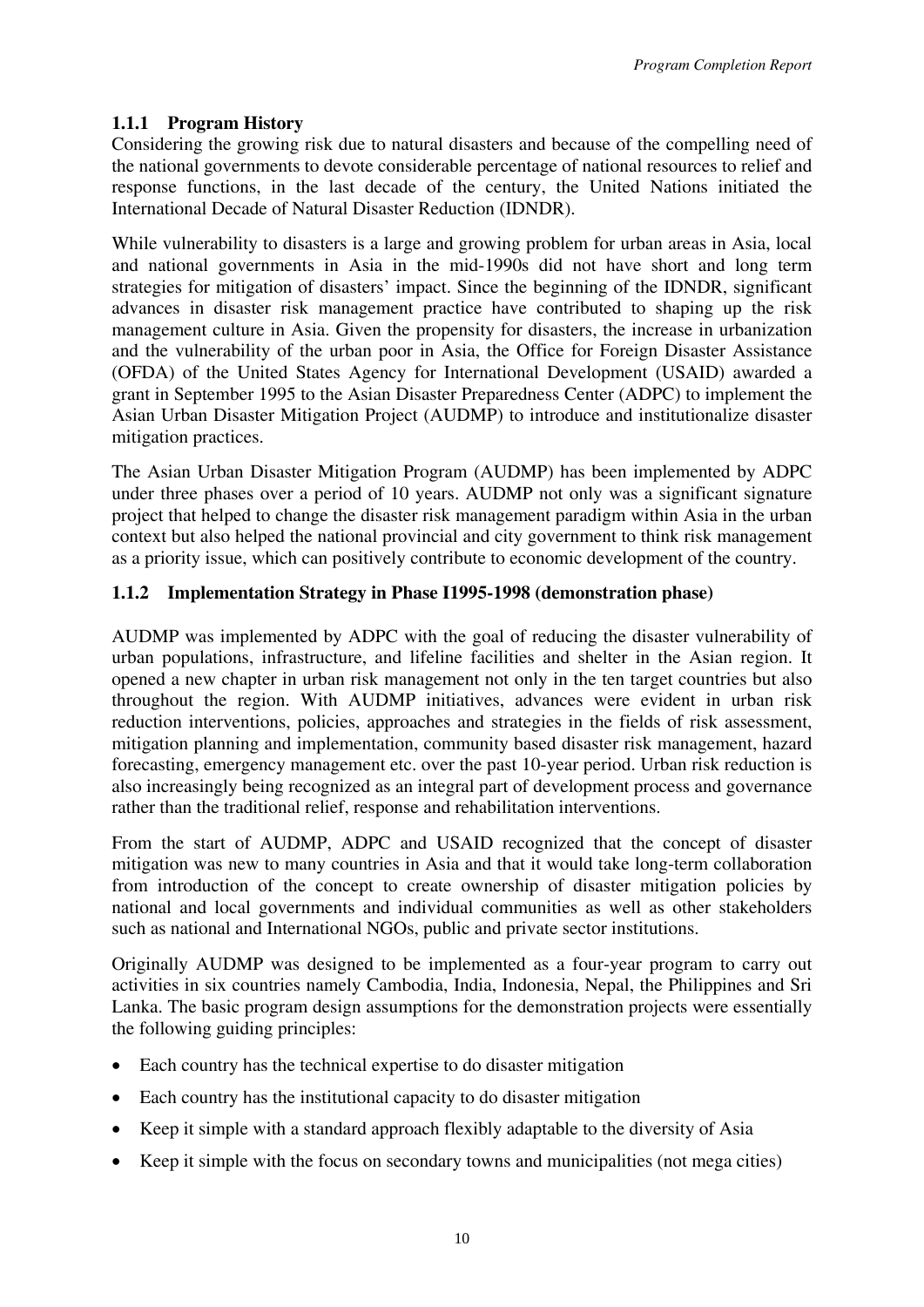- Keep it simple with a preference for starting with one disaster and expanding from there
- Focus on simple, common sense mitigation measures integrated into the normal urban development process not just on science, technology or complicated GIS mapping
- Focus on communities with high vulnerabilities not just the most recent disaster

ADPC initiated AUDMP in October 1995. The project funding mechanism was a Cooperative Agreement between ADPC/AIT and USAID in which USAID shared in the overall program management and guidance with ADPC/AIT who also managed program implementation. In 1999 when ADPC achieved the independent status after separating from AIT, the management responsibility was transferred to ADPC.

Cooperative Agreement mechanism meant that OFDA/PMP; Urban Programs in Washington and RHUDO/Asia all were to have a substantial role in the overall guidance and management decisions of the program. Practically, this resulted in the establishment of a regular bi-annual management review of the program by the way of establishment of a Core Group that consisted of key representatives from the USAID agencies responsible for managing the program funding which included OFDA/PMP based in Washington, Urban Programs (Pre/ENV/UP) based in Washington, RHUDO/Bangkok and ADPC as the implementing organization. The primary USAID management, fiscal responsibility and the Cognizant Technical Officer (CTO) was housed initially with RHUDO/Jakarta and then in USAID/ RHUDO New Delhi.

Using criteria developed for the selection, approval and funding of demonstration activities, AUDMP in consultation with USAID country missions identified lead institutions in each target country to be responsible for managing demonstration projects and in-country training programs. ADPC provided sub-grants to implement these demonstration activities. ADPC also conducted regional training and policy seminar activities. There were three stages or phases of the individual country projects. The First Phase was the demonstration phase during which disaster mitigation was introduced to target urban areas in a country and a mitigation activity was implemented in the target community. Once this demonstration had been made, the Second Phase was to replicate this success in other cities within the country. The last consolidation phase refined the project activities and continued the replication efforts. The program aimed to have the targeted communities continue to use the tools acquired during the project and also to have the replication activities continue in new cities within the country after the project has been completed.

The program through its activities during first years has shown higher prospects in developing into a long term major urban risk management programs fulfilling the needs of growing secondary cities in Asia in terms providing the counter actions for increasing vulnerability due to rapid growth and expansion of cities.

### **1.1.3 Implementation Strategy in Phase II 1998-2003 (replication phase)**

Following a mid-term evaluation in May 1998, the Core Working Group comprising ADPC, AUDMP management and USAID mandated the AUDMP management to submit a request to USAID to modify the program grant agreement. Through the same initiative AUDMP was extended to an eight-year program involving ten countries to undertake country demonstration projects in more cities to reduce the natural disaster vulnerability of urban populations, infrastructure, critical facilities and shelters. Bangladesh, Laos, Thailand and Vietnam joined the original six AUDMP countries namely; Cambodia, India, Indonesia, Nepal, the Philippines and Sri Lanka.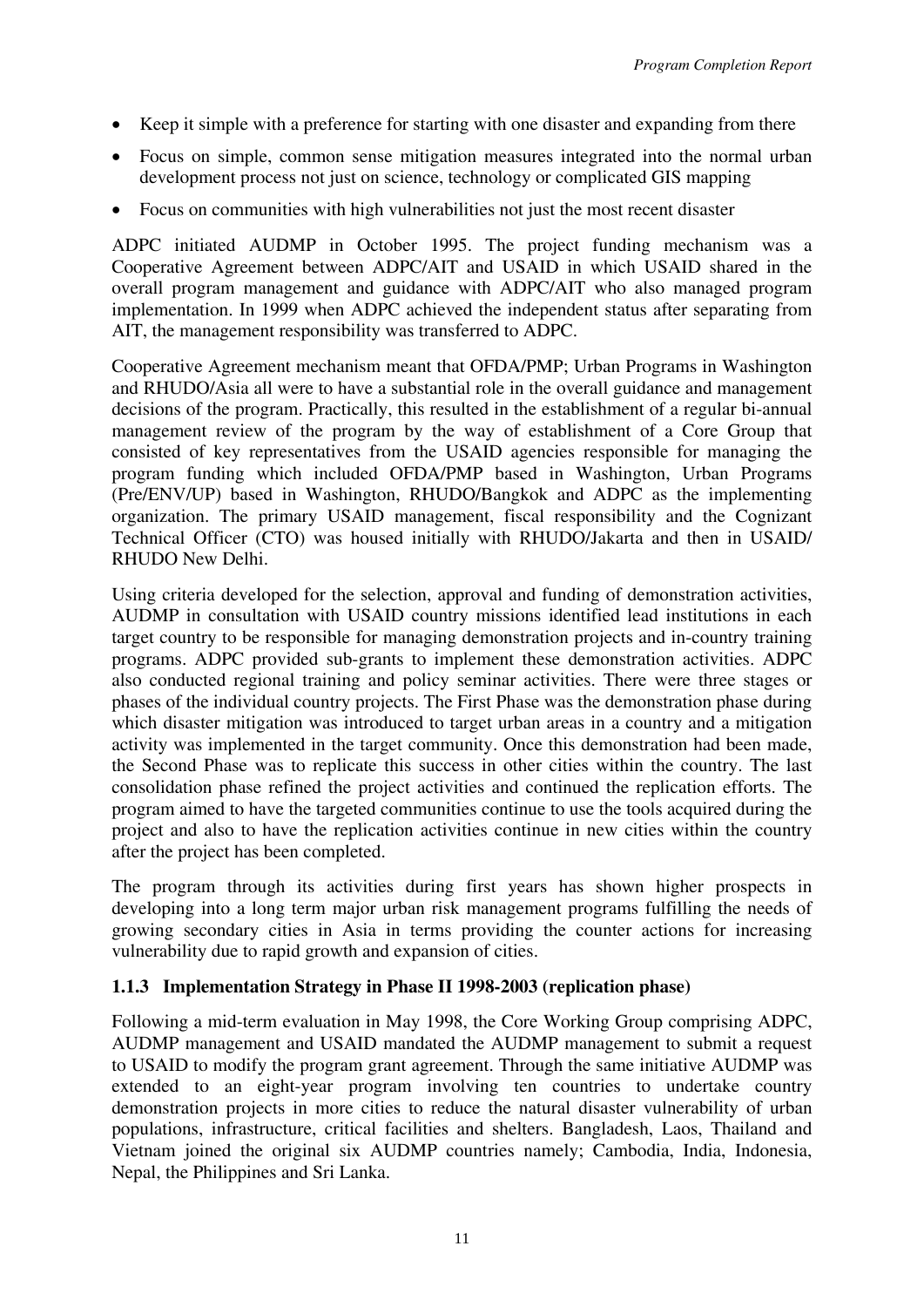At the end of eight years, after implementation of program in ten countries under phase I & II program went into develop in to a major networking endeavor between risk prone urban communities in nearly 20 cities, considerable number of risk management practitioners and institutions dedicated to urban risk mitigation. The program directly implemented the activities in nearly 20 cities and produced cost effective models and strategies in implementation of risk management interventions, developed practical tools for hazard, risk and vulnerability assessment.

The program also introduced city level action planning processes for preparation of Emergency and Mitigation action plans. While program directly supported implementation of risk mitigation measures in selected most vulnerable communities it also encouraged city authorities, national and international NGOs and private sector to undertake similar interventions. The program contributed in developing 4 Regional Training courses covering the subject areas of Urban Disaster Mitigation, Technological Risk Mitigation, Urban Flood mitigation and Earthquake Vulnerability Reduction for Cities and developing a cadre of trainers through courses conducted at regional level. The same courses have been institutionalized at national level through selected national training partner organizations.

The program helped national provincial and city authorities to introduce new policies and also to revise existing policies to support the risk management interventions. It also introduced number of risk communication tools through successful social marketing campaigns and implementation of activities for creating public awareness. The Program also resulted in integrating disaster risk management in university curriculum and builds a network of universities in target countries.

# **1.1.4 Core funding support.**

While core funding for the AUDMP came from the OFDA, additional funds came from ADPC and collaborating institutions in target countries.

The original AUDMP agreement (CA 940-1008-A-00-5531-00) had a budget of \$4,400,000. USAID obligated \$3,993,700, which was spent by the First Phase of the project. The First Phase of AUDMP expired on 31 May 2000. The Second Phase (CA 386-A-00-00-00068-00) became effective on 1 June 2000 and initially had a term expiring on 30 June 2003 and a budget of \$8,004,129, which was increased to \$8,019,129 in January 2002. Prior to the start of Phase II, USAID obligated \$2,100,000. This was raised to \$2,156,300 in September 2000, to \$3,156,300 in September 2001, to \$3,171,300 in January 2002, and to \$3,671,300 in June 2002. In August 2003, USAID and ADPC agreed to extend the project through 31 October 2003. In September 2003 the two parties agreed to extend the project through 31 December 2003 and USAID raised the obligation to \$4,051,300 but reduced the \$8m cooperative agreement budget to the obligated amount of \$4,051,300.

*The program achievements during phase I & II are given in detail in the project completion report submitted at the end of 2003 December and include:* 

- *state of DM environment before and during the different phases*
- *program objectives* 
	- *description of activities and achievements at regional and national levels*
	- *summary of lessons learned and recommendations for next phases*

For more details please see web page http://www.adpc.net/AUDMP/audmp.html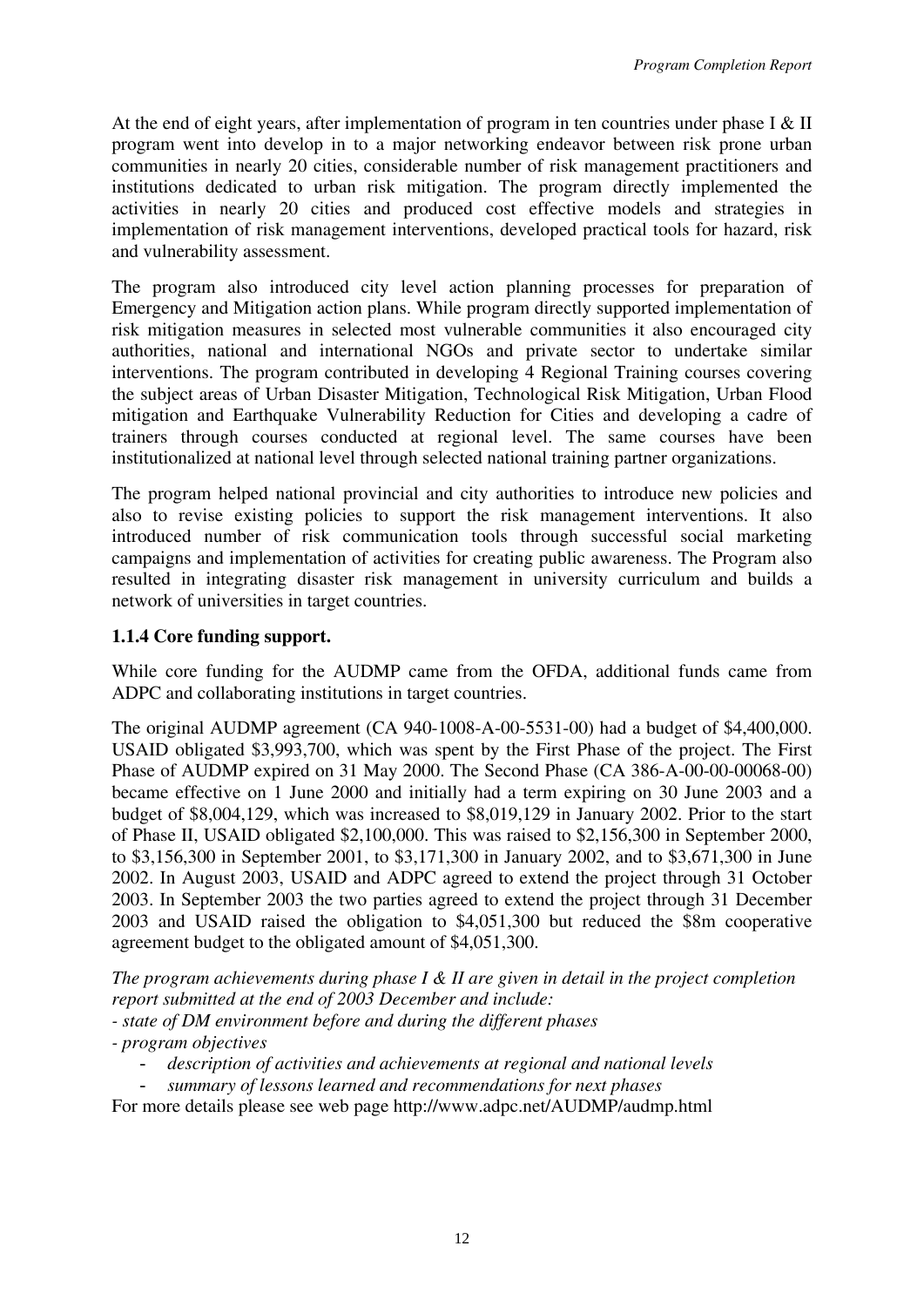# **2 Extension Phase 2004 - 2005 July**

## **2 .1 Overview**

The strategy adopted in the extension phase of AUDMP was to consolidate the achievements through disaster preparedness and mitigation interventions in selected highly vulnerable secondary cities in South and Southeast Asia through building upon successful elements of the AUDMP past experience under phase I and Phase II.

More specifically, during this extension period, AUDMP aimed to:

- (i) Consolidate the program achievements at national and regional levels and facilitate initiatives for mainstreaming the disaster risk management in the cities of the region; and
- **(ii)** Collect, collate, and disseminate the accomplishments and lessons learned from the project using different information products and tools to promote wider adoption of risk mitigation practices in the cities of the region.

Wider replication, advocacy, public awareness and social marketing strategies were the major highlights during this period of Program extension.

During the extension phase also the program strategy took a three-tiered approach as in the previous phases of AUDMP and had activities designed under three components namely; Country Demonstration Projects, Information and Networking component and Training, Resource Materials, and Continuing Education component.

 AUDMP continued implementation of Demonstration activities in five countries, namely Bangladesh, Indonesia, Lao PDR, Sri Lanka and Thailand during the Extension phase the strategy adopted for implementation of activities was to pursue selective implementation of successful methodologies and good practices in order to achieve institutionalization and sustainability. The activities under Information and Networking component took the lead role in implementation strategy while activities under other two components also continued .The Extension phase not only helped in replicating the program activities in more cities but was also instrumental in consolidation of achievements. For this reason ADPC considers this phase to be a "Consolidation" phase of program activities.

### **2.2. Timeline of the program**

Extension phase was originally planed to be executed from October 1, 2003 until December 31, 2004, but was extended up to July 31.Two extensions were needed due to different reasons. The program was to start originally in October 1, 2003 but since program activities under AUDMP phase II were continued until December 31, 2003 the program activities under extension phase effectively started in January 1, 2004. The Great Tsunami disaster event had devastating effects in three program target countries namely Indonesia, Sri Lanka and Thailand and there were serious setbacks in achieving expected results due to the reason that program partners as well as ADPC program management team had to be engaged in recovery activities during the immediate aftermath of the disaster. This caused further delays in the implementation of program activities. Therefore program was extended by a further period until July 2005 to provide more time to complete the planed activities.

### **2.3 Implementation strategy**

During the extension phase also the program strategy took a three-tiered approach as in the previous phases of AUDMP. ADPC continued to work in the extension phase with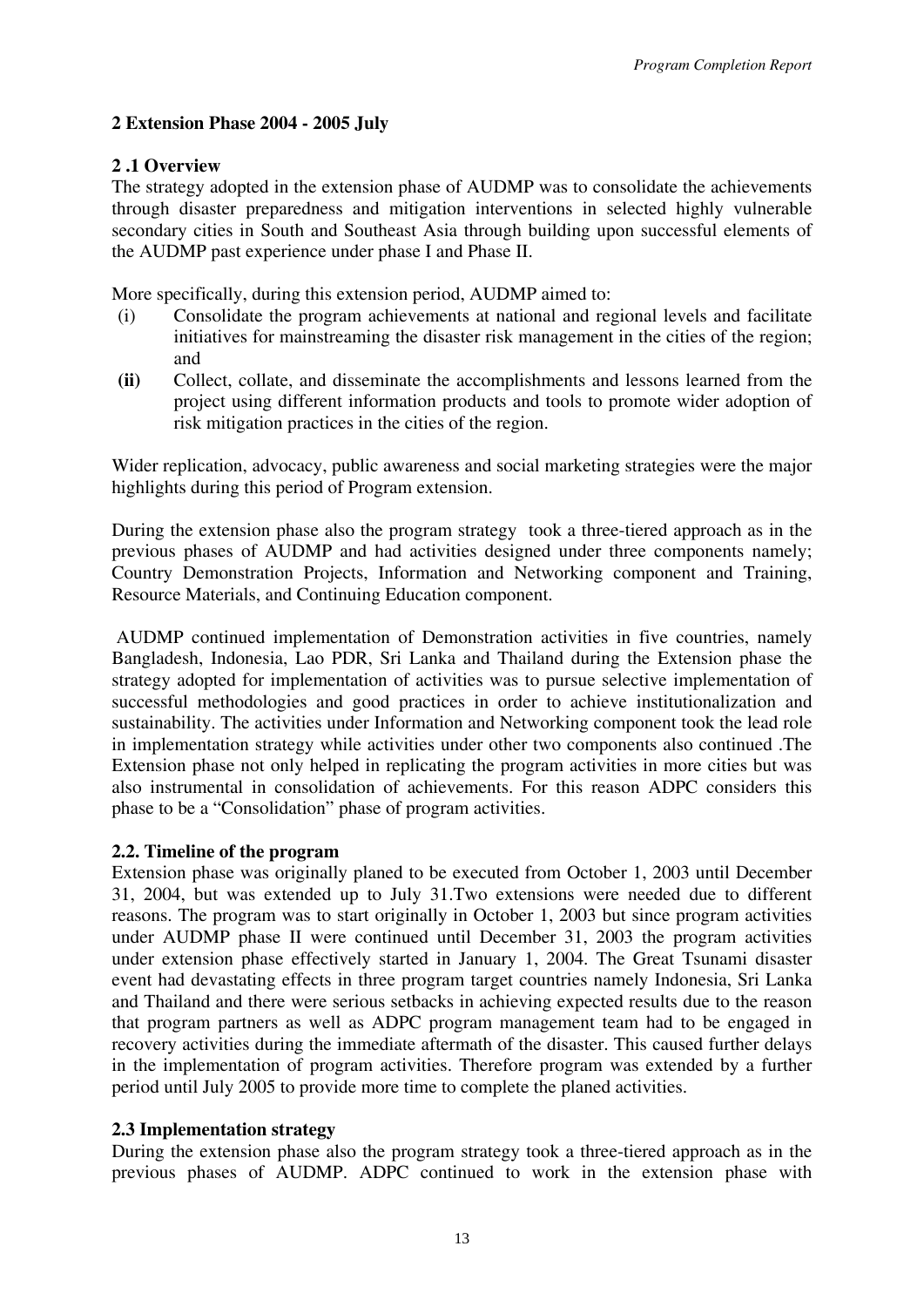collaborating institutions in each target country under the component of National Demonstration Projects. In order to introduce diversity as well as to have wider outreached some of the new collaborating institutions were added while retaining the technical contributions to program activities of all the other existing partners. This strategy continued to provide new working examples of urban hazard mitigation and also to fine-tune the methodologies introduced before. In a selected urban area in each country, a hazard or set of hazards were assessed, followed by design and implementation of action plans at city level to include appropriate disaster mitigation measures and emergency response actions.

The **Information and Networking componen**t, which was the major component during extension phase, helped to develop number of information products and resource material for the benefit of practitioners. Eleven new case studies were added to "Safer cities" case study series introduced during phase II of AUDMP. Development of the Primer on Risk management was another highlight and it is expected to enhance understanding of risk management practice through out Asia as well as elsewhere. Most of the methods, strategies tools and practices successfully developed and tested in AUDMP program countries have been included in the primer as good practices. The program also contributed to build number of new public and private networks during extension phase while strengthening the networks build before to serve as a forum for exchanging information and experience on urban disaster management. This approach was adopted with a goal of replicating successful hazard mitigation practices from the demonstration projects throughout the region. It helped the ADPC to increase the outreach, establish new networks and more importantly secure funding from other sources to display the sustainability.

The **Training, Resource Materials, and Continuing Education** component provided opportunities to further institutionalize hazard mitigation practices through seminars for national-level decision makers, as well as by using an in-country and regional "train-thetrainers" approach for passing on technical skills via a core curriculum in hazard assessment and mitigation. During the extension phase AUDMP developed and delivered a **fifth regional course on Risk Communication**. Also during the same period AUDMP introduced **4 training modules on very essential subjects** for target specific audiences namely

- Mason training in earthquake prone areas,
- Land use planning for risk management,
- Construction in areas prone to metrological hazards, and
- Risk communication

Most of the activities under Extension phase have been tailor made to suit the recommendations of the 2<sup>nd</sup> External Evaluation mission of AUDMP and the evaluation mission findings have helped to increase the effectiveness of program activities as well as to consolidate the program achievements.

# **3.0 PROGRAM ACCOMPLISHMENTS**

### **3.1Country demonstration projects BANGLADESH**

| Project Title:     | Bangladesh Urban Disaster Mitigation Project (BUDMP) |
|--------------------|------------------------------------------------------|
| $\text{Site}(s)$ : | Dohar and Goalanda                                   |
| $Hazard(s)$ :      | <b>Floods</b>                                        |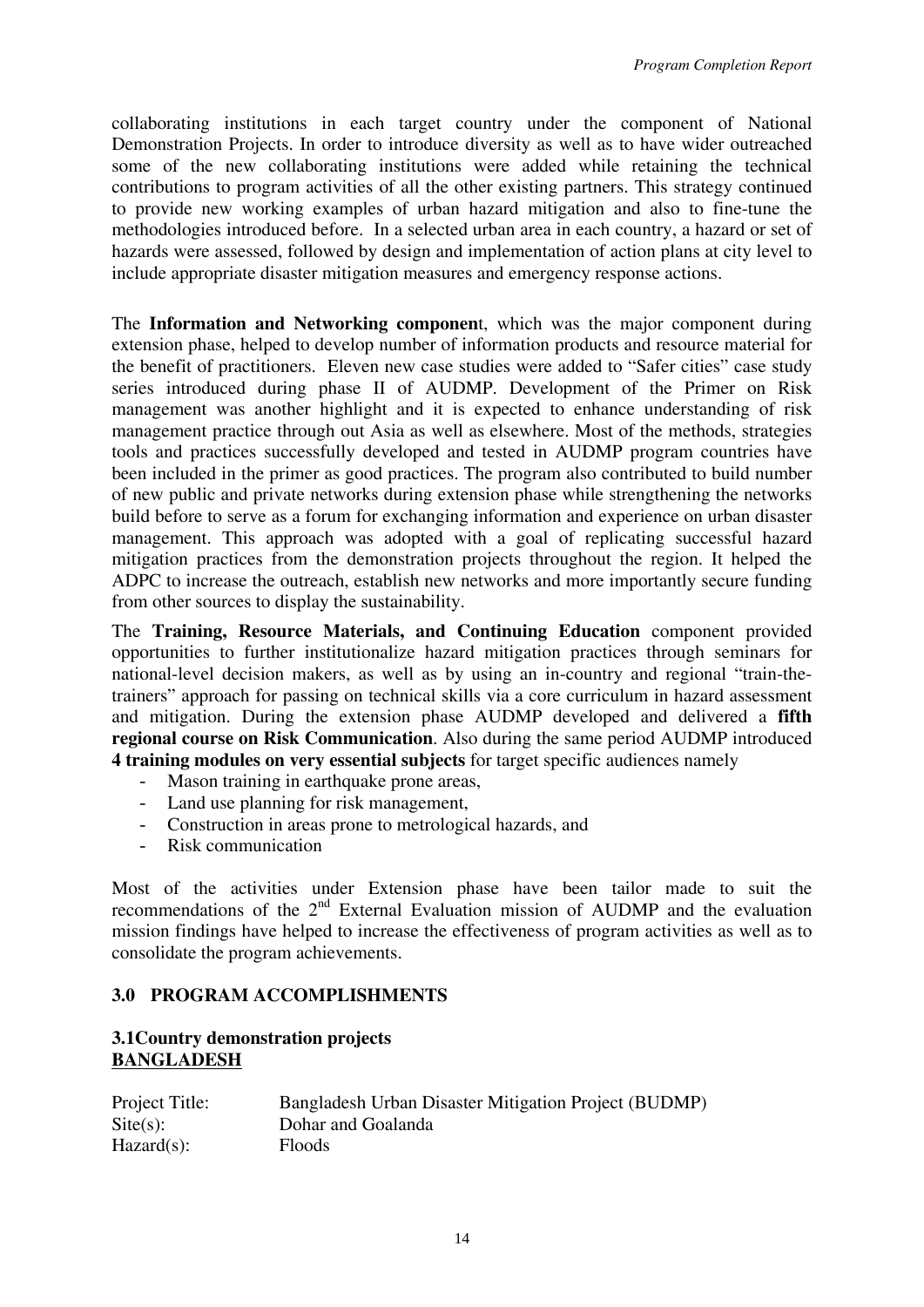#### Lead Institution: CARE-Bangladesh in partnership with Resource Integration Centre (RIC) and Shariatpur Development Society (SDS)

*Overview:* The objective of the Bangladesh Urban Disaster Mitigation Project (BUDMP) is to minimize the impact of flood disaster vulnerability of urban population, infrastructure, lifeline and shelter facilities. To accomplish this, the project focused on establishing community-based flood mitigation and disaster preparedness systems, and improving the capacity and skills of the community in managing risk and applying appropriate mitigation measures. During the Extension phase, BUDMP specifically focused on establishing community-based flood mitigation and disaster preparedness system development in the selected municipalities of Dohar and Goalanda. The Emergency response action plans and Mitigation action plans for both municipalities have been prepared through a process of community based risk assessment.

As per the standard provisions all municipalities in Bangladesh should constitute a Disaster Management Committees at municipal level. The project demonstrated the applicability of an existence of DM committee and used it as an official organ to obtain political support. In all target municipalities MDMC was actively involved in project activities. Improving capacity and skills of elected representatives, government officials and other key players in the community has been also initiated to ensure effective management of risk in urban areas.

CARE Bangladesh and its selected partner NGOs implemented the project during extension phase - Resource Integration Centre (RIC) for Dohar Municipality, and Shariatpur Development Society (SDS) for Goalanda Municipality respectively. Activities were also carried out in collaboration with the local community, BUDMP steering committee, and the Municipal Disaster Management Committees.

#### **INDONESIA**

| Project Title:       | Indonesian Urban Disaster Mitigation Project (IUDMP)            |
|----------------------|-----------------------------------------------------------------|
| $\text{Site}(s)$ :   | Padang ( <i>Kota</i> ) and Pesisir Selatan ( <i>Kabupaten</i> ) |
| $Hazard(s)$ :        | <b>Multiple Hazards</b>                                         |
| Lead Institution(s): | Yayasan Inovasi Pemerintahan Daerah / Center for Local          |
|                      | Government Innovation (YIPD/CLGI)                               |

*Overview:* The primary goal of the Indonesian Urban Disaster Mitigation Project (IUDMP) is to facilitate implementation of sustainable mechanisms for natural disaster vulnerability reduction in towns and cities in Indonesia as part of governance process with participation and coordinated efforts of all the stakeholders.

This was realized through the following objectives:

- (a) Conduct vulnerability assessments in selected vulnerable towns, cities;
- (b) Develop mitigation action plans for vulnerable built environment in partnership with all concerned stakeholders;
- (c) Capacity building for adoption and application of practical tools for risk management and implementation of credible solutions for effective risk mitigation; and
- (d) Raise public awareness to sensitize decision makers for implementation of risk reduction interventions through integrating the same in governance process and city development.

During the extension phase, IUDMP focused on working with key executive local government associations to advance an agenda of disaster mitigation in Indonesia.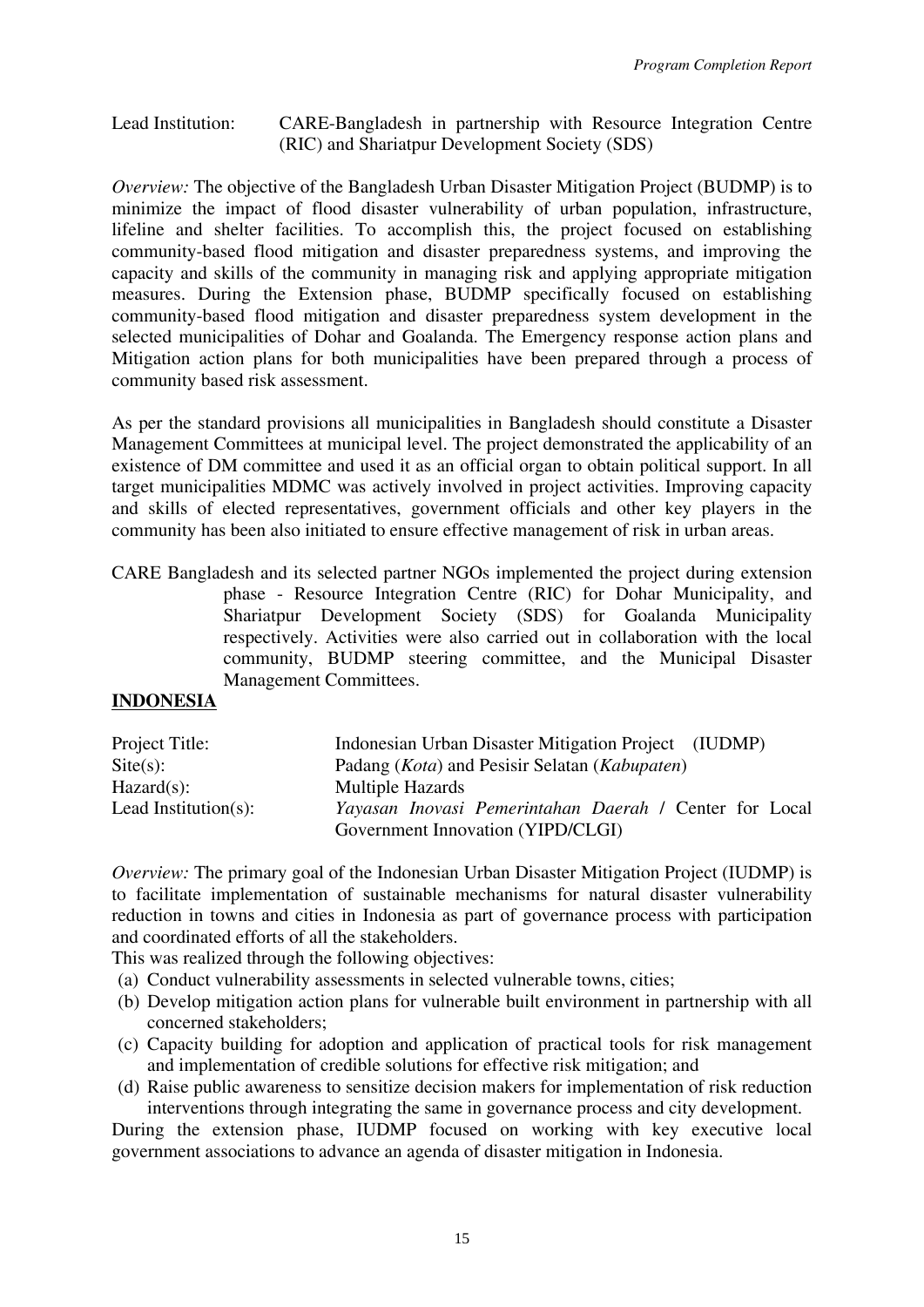The project was implemented by the Yayasan Inovasi Pemerintahan Daerah / Center for Local Government Innovation (YIPD/CLGI) in collaboration with Association of Indonesian Municipalities / *Asosiasi Pemerintah Kota Seluruh Indonesia* (**APEKSI**), the Association of Indonesian Regency Governments/ *Asosiasi Pemerintah Kabupaten Seluruh Indonesia*  (**APKASI**), and with technical inputs from the Institut Teknologi Bandung (ITB).

### **LAO PDR**

| Project Title:       | Lao PDR Urban Disaster Mitigation Project (LUDMP)                                                                             |
|----------------------|-------------------------------------------------------------------------------------------------------------------------------|
| $\text{Site}(s)$     | Luang Prabhang                                                                                                                |
| $Hazard(s)$ :        | Urban fire and road safety                                                                                                    |
| Lead Institution(s): | The National Disaster Management Office (NDMO); the Urban<br>Research Institute (URI); and the Fire Protection and Prevention |
|                      | Department                                                                                                                    |

*Overview:* The Lao PDR Urban Disaster Mitigation Project (LUDMP) aimed to reduce the disaster vulnerability of population, infrastructure, and economic assets in Lao urban areas to fires by establishing systems for hazard assessment and disaster mitigation. During the extension Phase, LUDMP focused on replicating activities in the province of Luang Prabhang.

To accomplish this, the *Lao National Disaster Management Office (NDMO)* in collaboration with the *Urban Research Institute (URI)* and *the Fire Protection and Prevention Department* focused on conducting a risk assessment; building capacity for prevention and response within the city's emergency service departments; establishing public awareness campaigns and; improving regulatory system for fire mitigation.

The project developed environment work books for cities of Vientiane, Pakse and Luang Prabhan so that future city planning and other city based development initiatives can be undertaken using the information provided in these resource books.

# **SRI LANKA**

| Project Title:       |                  | Sri Lanka Urban Multi-Hazard Disaster Mitigation                   |  | Project |
|----------------------|------------------|--------------------------------------------------------------------|--|---------|
|                      | (SLUMDMP)        |                                                                    |  |         |
| $\text{Site}(s)$ :   |                  | Ratnapura, Nawalapitiya, Kandy, Colombo, Cities along Kelani River |  |         |
| $Hazard(s)$ :        | Multiple hazards |                                                                    |  |         |
| Lead Institution(s): |                  | The Center for Housing, Planning and Building (CHPB), National     |  |         |
|                      |                  | Building Research Organization (NBRO), and Urban Development       |  |         |
|                      | Authority (UDA)  |                                                                    |  |         |

*Overview:* The Sri Lanka Urban Multi-Hazard Disaster Mitigation Project (SLUMDMP) aimed to reduce the vulnerability of Sri Lankan cities by identifying hazards including landslides and floods. During the extension phase, the project focused on conducting mitigation work in areas affected by the May 2003 floods. It demonstrated the construction practices suited for landslide and flood prone areas through extending technical assistance to families that have been resettled from affected urban areas of Rathnapura. It also initiated community based hosing project in one of the resettlement sites in Rathnapura to create two model houses, a community center, community well and slope stabilization measures.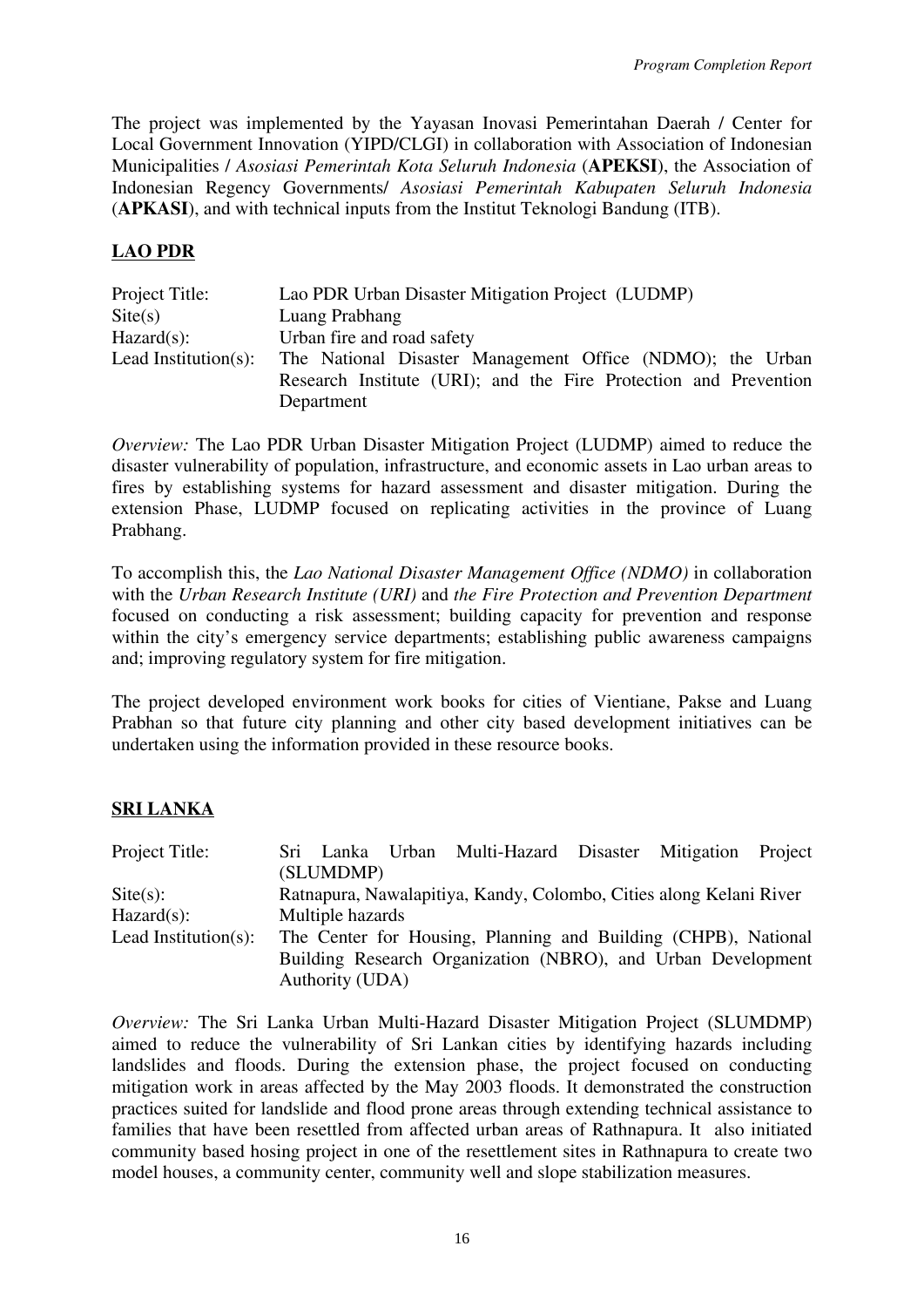In addition the project paid more emphasis on consolidation of activities undertaken in the previous phases, developing social marketing strategies, and capacity building activities. To complement this, the Emergency Management & Response Plan (EMRP) was finalized for the local authorities along the Kelani River, and EMRP of Ratnapura was revitalized in light of the May 2003 floods. The project initiated a successful school program, which helped to develop school disaster reduction clubs in 15 schools.

 ADPC implemented SLUMDMP *for Housing, Planning and Building*, in partnership with the *National Building Research Organization* and the *Urban Development Authority*.

| <b>THAILAND</b>                     | Thailand Urban Disaster Mitigation Project (TUDMP)                                                                                                                                                                                                                            |
|-------------------------------------|-------------------------------------------------------------------------------------------------------------------------------------------------------------------------------------------------------------------------------------------------------------------------------|
| $\text{Site}(s)$ :<br>$Hazard(s)$ : | Hat Yai and Kuan Lang Municipalities<br>Floods, Droughts, and Landslides<br>Local Institution(s): Hat Yai Municipality; Department of Disaster Prevention and<br>Mitigation (DDPM); Thai Red Cross (TRC); Volunteers for Civil<br>Defense; and Mittraphab Samakkee Foundation |

*Overview*: The Thailand Urban Disaster Mitigation Project (TUDMP) aimed to strengthen and improve capacity for risk assessment and mitigation planning in Thailand through demonstration activities and training as well as reduce the vulnerability of urban populations, lifeline facilities, infrastructure and shelter to natural hazards. During the consolidation phase, more focus was on the demonstration of disaster management initiatives at municipality levels; capacity-building activities for disaster management stakeholders; and risk communication strategies to create public awareness. The Department of Disaster Prevention and Mitigation (DDPM) under the Ministry of Interior, established since 2002, is the principal government agency for disaster management in Thailand.

DDPM has recognized the indispensable importance and need of strengthening institutional capacities in disaster risk management. The project helped to conceptualize immediate and long term institutional development plans for the DDPM and carry out long-term capacity building for department staff. The project also contributed in developing an emergency response plan for the municipality of Hat Yai. It also developed community neighborhood networks to augment the efforts of the municipality and to develop and organize evacuation drills for communities. The project also helped in establishment of community based organization for disaster risk mitigation to support the major structural flood mitigation interventions undertaken by the municipality. The capacity building program at city level received great support from national and local disaster-related institutions, i.e. DDPM, Irrigation department, meteorology department, Mittraphab Samakkee foundation, Fire and Rescue Association (FARA) A range of activities were provided for people to participate in risk management activities.

One of the highlights was the organization of a city level Disaster Safety day for the first time in Thailand. The day' events included launching of flood control center, school competitions, emergency preparedness dill displays by communities, film show, exhibition, disaster day parade, distribution of 110 life Jacket to communities, demonstrations and publication to create awareness of the public on the importance of community, family preparedness, DDPM and the key local networking agencies.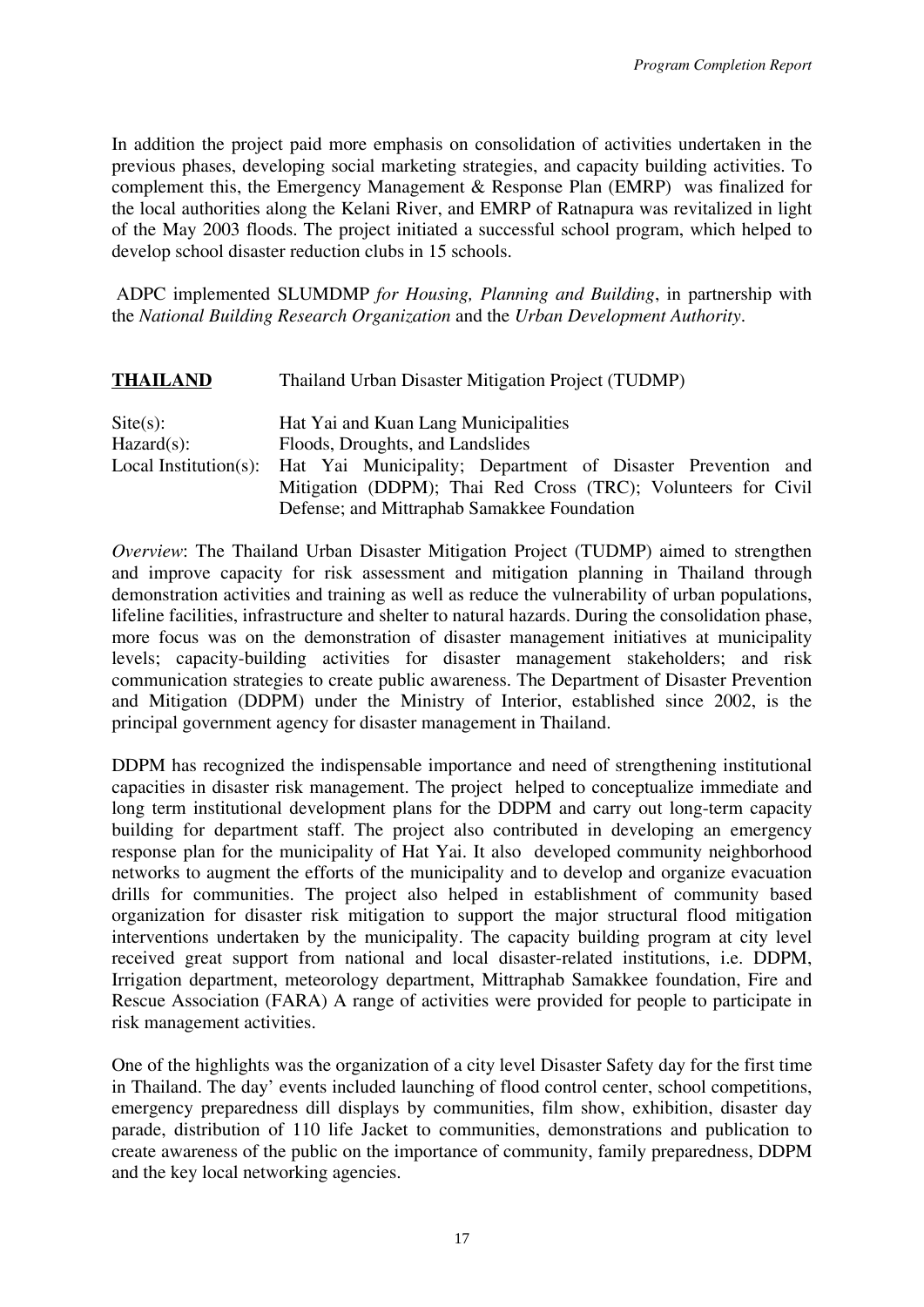The partners to implement the project were the Hat Yai Municipality; Department of Disaster Prevention and Mitigation (DDPM); Thai Red Cross (TRC); Volunteers for Civil Defense; and Mittraphab Samakkee Foundation.

## **3.2 Information and Networking**

AUDMP's Information and Networking (I&N) component aimed to facilitate knowledge sharing and dialogue between key stakeholders to promote replication of AUDMP approaches in other cities and countries worldwide

# *Primer on Disaster Mitigation in Asia*

The Primer serves to provide a guidebook for practitioners, academics, trainers, city government officials and others interested in working on disaster mitigation. Development of the contents and layout of the 3 volumes (Volume 1: General; Volume 2: Floods; and Volume 3: Earthquakes) has been undertaken by the Advisory Meeting on 9-10 July 2004 in Bangkok, Thailand.

It was agreed to develop the primer I-General volume under AUDMP while UNDP agreed to provide funding for the volume II- Floods. Finalization of the Primer was carried out through consultations from the practitioners. It was presented to NDMO representatives of RCC members at the  $4<sup>th</sup>$  RCC meeting and  $5<sup>th</sup>$  RCC meeting. Also consultation process included a practitioners meeting held in May 2005. The printing of the Primer- Volume 1 General Aspects of Risk management has been completed and dissemination of the material will be carried out through web and also through distribution of hard copies to practitioners and institutions dealing with Risk management in the region.

# *Electronic Newsletter*

An electronic newsletter was initiated in 2003 to target wider audiences; broaden coverage of subject area besides AUDMP's activities and achievements; and gain more interactive exchange of knowledge and experiences on disaster mitigation in Asia. The Electronic newsletter continued its monthly issues during the Extension Phase. It helped to share with subscribers not only the program activities and accomplishments but also other relevant information. Published monthly, this moderated e-newsletter, which is sent to almost 2,500 subscribers, includes latest information sources and analytical accounts of new approaches, methodologies, models, resources and tools for disaster risk reduction and also provides updates on the disaster mitigation projects, conferences, training courses in the region. Anyone interested can subscribe to the e-News by sending a blank email to *adpc-announce-*

*subscribe@yahoogroups.com* .Response to the newsletter has been very encouraging.

# *Case Studies*

Safer cities case study series was started during the Phase II of AUDMP to present the various options and good practices of Urban Risk Management. During AUDMP Phase II four case studies were developed and during Extension Phase eleven more case studies were added.

*Safer Cities 5*: *Community-based disaster risk reduction in central Sri Lanka - Mitigating landslide and rock-fall damage in urban Nawalapitiya*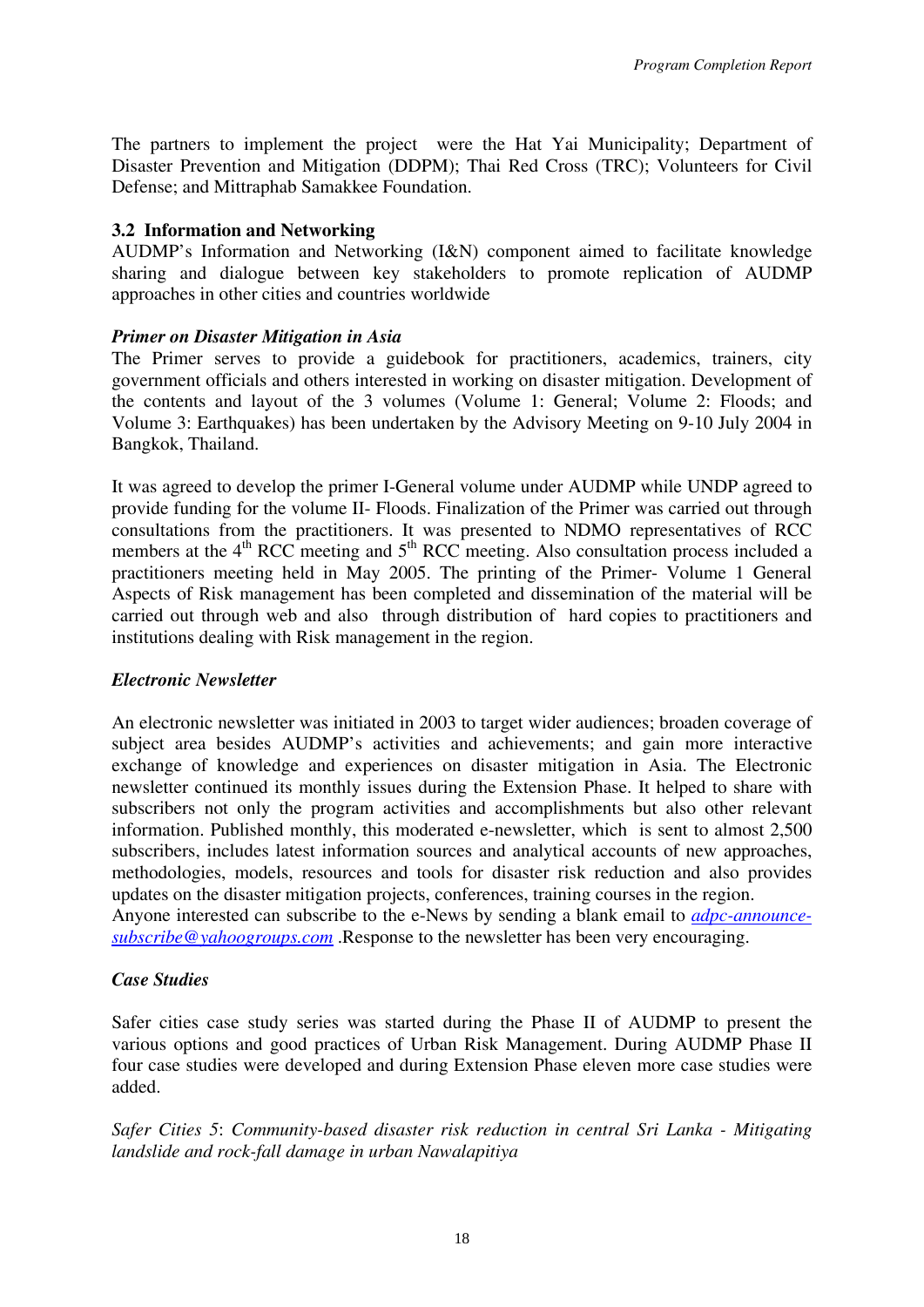This case study looks at two community-based disaster mitigation initiatives in Nawalapitiya, in Kandy district, central Sri Lanka. It demonstrates a novel experience as state, nongovernment organizations, local authorities and community groups collaborated to reduce disaster vulnerability of the affected communities. These efforts made use of landslide-risk maps, the technical knowledge of disasters and the public awareness generated by earlier projects implemented by the Center for Housing, Planning and Building (CHPB), Intermediate Technology Development Group (ITDG), National Building Research Organization (NBRO) and Urban Development Authority (UDA), with support from the Nawalapitiya Urban Council (NUC).

#### *Safer Cities 6: Promotion of Disaster mitigation in Sri Lanka – Piloting disaster risk communication through empirical approach*

This case study encapsulates processes, experiences and lessons learned during disaster risk communication initiatives implemented under the SLUMDMP. This program piloted several public awareness–raising activities and succeeded in placing disaster mitigation on the public agenda. The study looks at the project's experiences in planning and developing its communication campaign, the modes of communication it used to convey the message of disaster mitigation to its target population and the rationale behind each mode.

### *Safer Cities 7*: *Can Small be Beautiful? Community-based flood mitigation in Bangladesh*

This case study highlights how community-based disaster risk management (CBDRM) interventions contributed to enhancing sustainable flood proofing measures in the municipalities of Gaibandha and Tongi. The lessons learned through the BUDMP experience show how small-scale external interventions can encourage the community to integrate and build upon indigenous knowledge and techniques to achieve livelihood security.

### *Safer Cities 8: Channels of Communication – a Challenge: Public Awareness for Flood Preparedness in Bangladesh*

The case study describes how a public awareness campaign was developed and implemented by the BUDMP to communicate flood mitigation and preparedness in the two municipalities in Tongi and Gaibandha. The case study attempts to answer to some vital questions raised as to the effectiveness of the campaign. Did the messages reach the people? Are people acting upon the messages? What lessons can be learned from the BUDMP experience?

### *Safer Cities 9: Reducing Fire Threats to Homes: Piloting Community-based Fire Risk Assessment in Ban Hatsady Village*

A fire risk zonation map of Vientiane was compiled under the People's Democratic of Laos (LAO PDR) Urban Disaster Mitigation Project (LUDMP) for fire prevention, mitigation and preparedness at the national and city levels. During this attempt, Ban Hatsady was selected to undertake a community based-based fire risk assessment process. This study presents the practical experience of the Ban Hatsady villagers as they worked together to identify their own vulnerabilities and developed their own strategies for reducing impact of future fire hazards. It shows how a community-based fire risk management approach becomes a key to overcoming recurring problems of fire.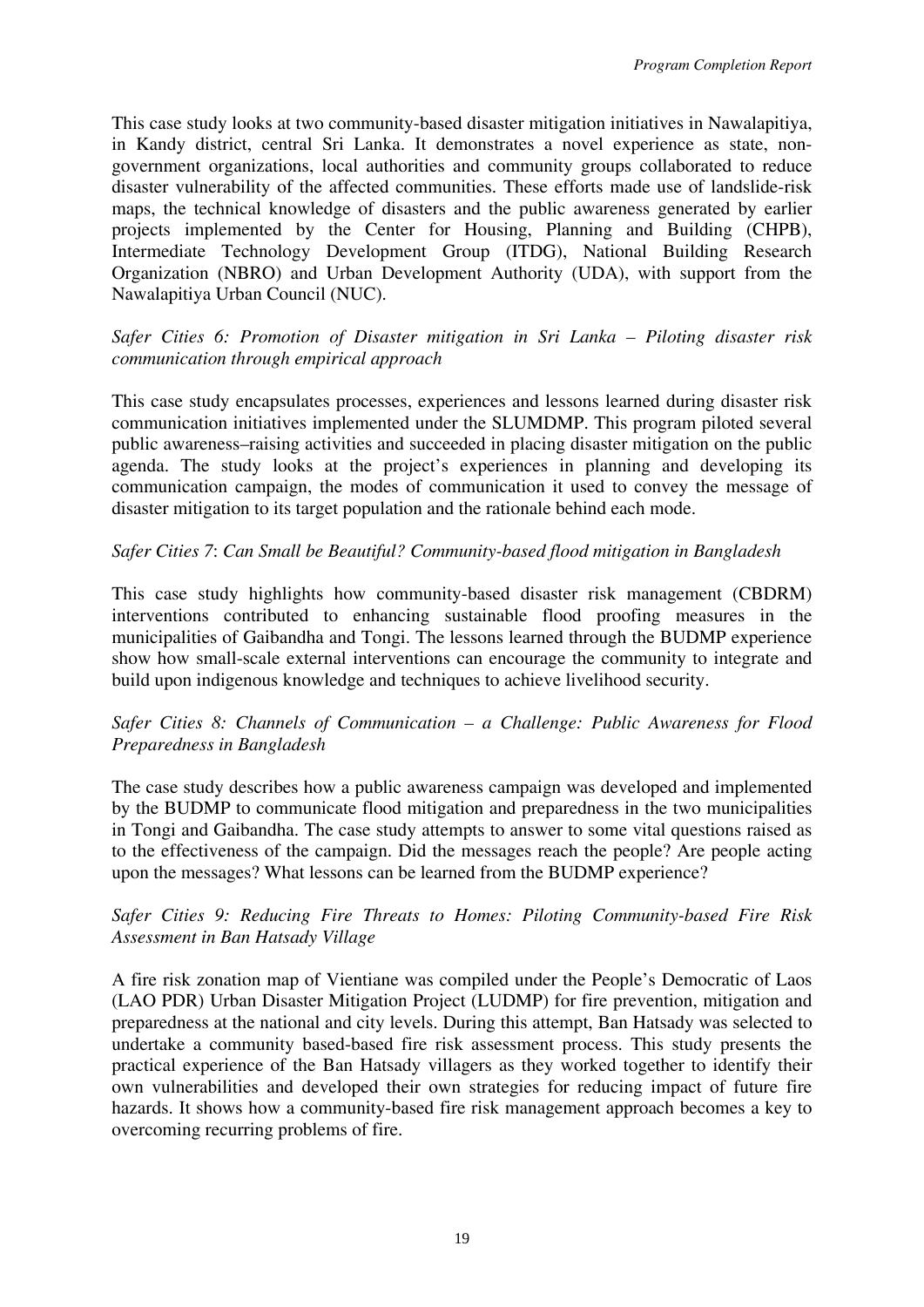*Safer Cities 10*: *Creating Earthquake Preparedness in Schools: A case Study of Mitigation Efforts in Indonesia* 

This case study focuses on the experiences of implementing earthquake hazard mitigation to make school communities safer in Bandung, Indonesia. It highlights the efforts the Indonesian Urban Disaster Mitigation Project (IUDMP) implemented between 1997 and 2003. The project carried out a school-retrofitting program within its mandate. This case study also considers possible partnerships and efforts for the future of creating safer school communities a sustainable endeavor.

*Safer Cities 11*: *Towards Technological Hazards Risk Reduction in Ahmedabad - Schools as effective institutions for disaster awareness and preparedness*

This case study relates experiences from the implementation of a pilot project – *Testing Communication Strategies for Industrial Disaster Risk Reduction - in one of the industrial* estates of Gujarat state in India. The project looks at evolving a model for community disaster preparedness. The model had the school playing a pivotal role in the communication strategy, along with several other stakeholders. The case study details out how each stakeholder was involved, and their role in the project.

### *Safer Cities 12: Demonstration Housing Construction for Landslide and Flood Prone Areas: A case study from Ratnapura, Sri Lanka*

Relocation and resettlement of the families affected by floods and landslides that occurred during May 2003 in Ratnapura, Sri Lanka, forms the backdrop for this case study. SLUMDMP considered a "Community Based Structural Mitigation Initiative" at a relocation site. The objective of this activity was to construct demonstration housing on hazard prone land such as construction on slopes, flood-prone land and cyclone prone areas. SLUMDMP provided technical assistance and implemented this program through participation of the relocated community.

### *Safer Cities 13: What is the Appropriate Mitigation Mix? - Structural and non-structural mitigation in Hat Yai, Thailand*

The devastating flood of 2000 brought to public attention the need for appropriate actions to minimize future social and economic losses in Hat Yai and Thailand. This case study shows how partners of the Thailand Urban Disaster Mitigation Project (TUDMP) have worked together to plan and implement mitigation measures for Hat Yai. In this pilot initiative, TUDMP's broader goal is to demonstrate to Thailand and other countries in Asia, a methodology for mitigation planning and implementation that promotes safer communities and sustainable development.

### *Safer Cities 14: Public Awareness and Social Marketing – Experiences from AUDMP*

This report distills the finer points of public awareness and social marketing in urban disaster risk management practice in Asia. It reviews more than dozen case studies of country demonstration projects that have been implemented as a part of Asian Urban Disaster Mitigation Program (AUDMP). It draws principles, methodologies, examples and lessons learned from each public awareness and social marketing component of country demonstration projects of AUDMP in 10 target countries, comparing various tools used in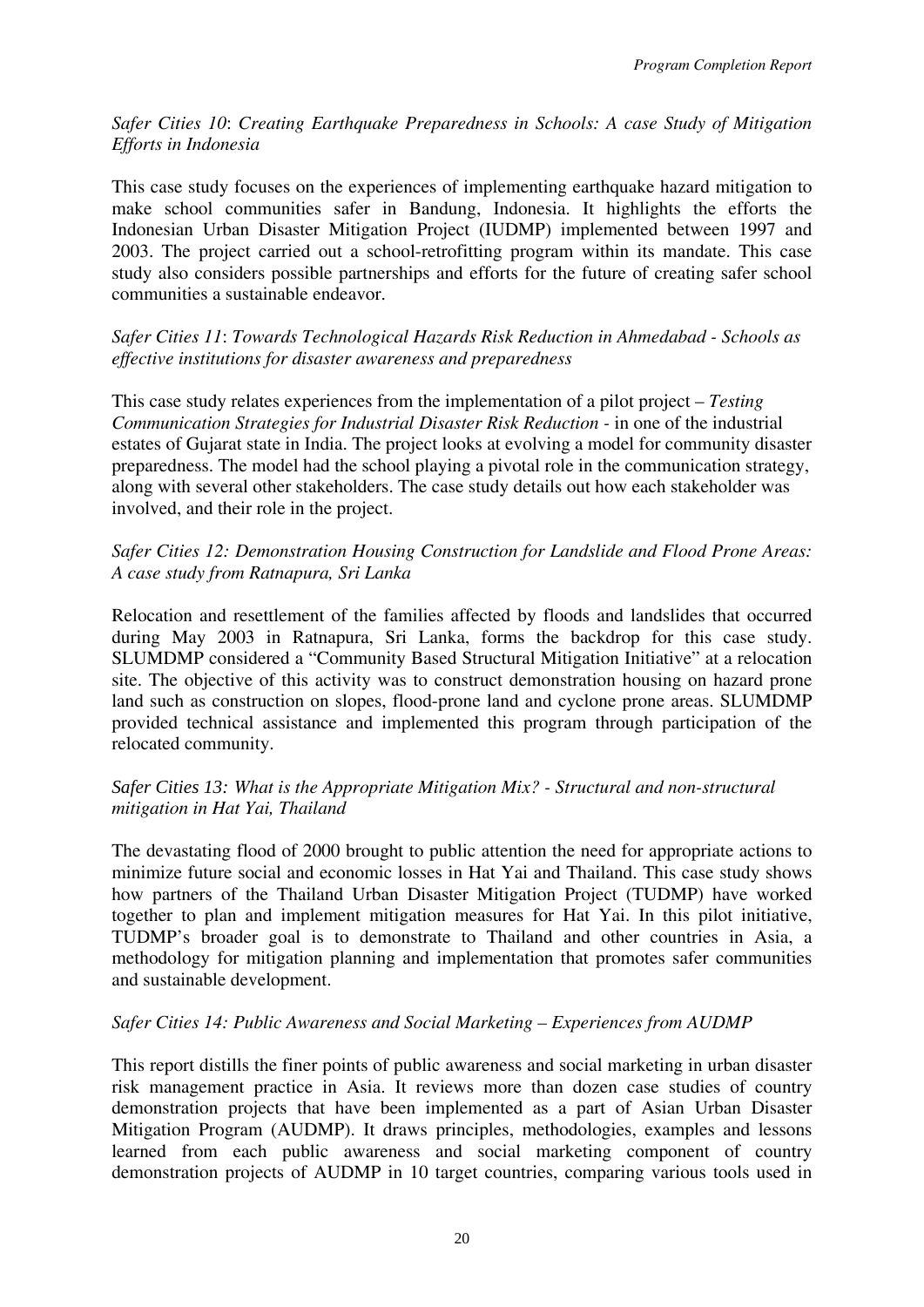campaigns for their relative effectiveness and appropriateness in terms of context and target audience segments*.*

*Safer Cities 15: Community-based Earthquake Risk Management in Dhaka City - Community empowerment for earthquake preparedness* 

This case study is about preparing the urban communities for earthquake hazard through organizing the communities and activating the service providers (organizations responsible for responding to earthquake hazard). Being a pilot initiative, the project was intervened in 16 communities / wards of Dhaka City that were selected based on their receptivity and vulnerability through community participation. The case study features the various approaches of empowering the communities through linking with service providers, raising peoples' awareness, enhancing communities' capacity and activating the service providers.

### *Videos*

The video documentaries have proven to be a better way to present the case studies and program accomplishments. The following video documentaries were added during the Program extension period. All video documentaries are available in DVD format and the documentation has been made available for distribution among the institutions to be used as training material.

- A video documentary on BUDMP Achievements was prepared and launched during the AUDMP Working Group Meeting in Dhaka, Bangladesh in 3-5 April 2004.
- A second video was prepared on AUDMP achievement in partner countries
- A 9-minute video was developed on Sri Lanka's community based intervention for drought mitigation.
- A 15-minute video on the Indonesia Urban Disaster Mitigation project was also developed

All documentary films were distributed to a larger audience in the WCDR 2005 - ADPC exhibition stall.

# *Awareness Material*

# *Guidebook on appropriate techniques on housing in flood prone areas in Bangladesh*

In 2004, flood has destroyed many houses in urban slumps and rural areas in Bangladesh. AUDMP team and CARE Bangladesh jointly conducted a study to obtain information on common causes for flood impact to housing stock in urban slums, rural urban and semiurban settlements. The study reveals that the reason for high impact to housing is mainly due to the unavailability of technical guidance for better techniques to be used in flood prone areas.

On the request of the USAID mission in Bangladesh and other stakeholder institutions, AUDMP undertook development of a simple "guidebook on appropriate techniques on housing in flood prone areas in Bangladesh" The book was printed in English and Bengali and disseminated to local audience through local and international NGOs working in the reconstruction of houses in flood affected areas.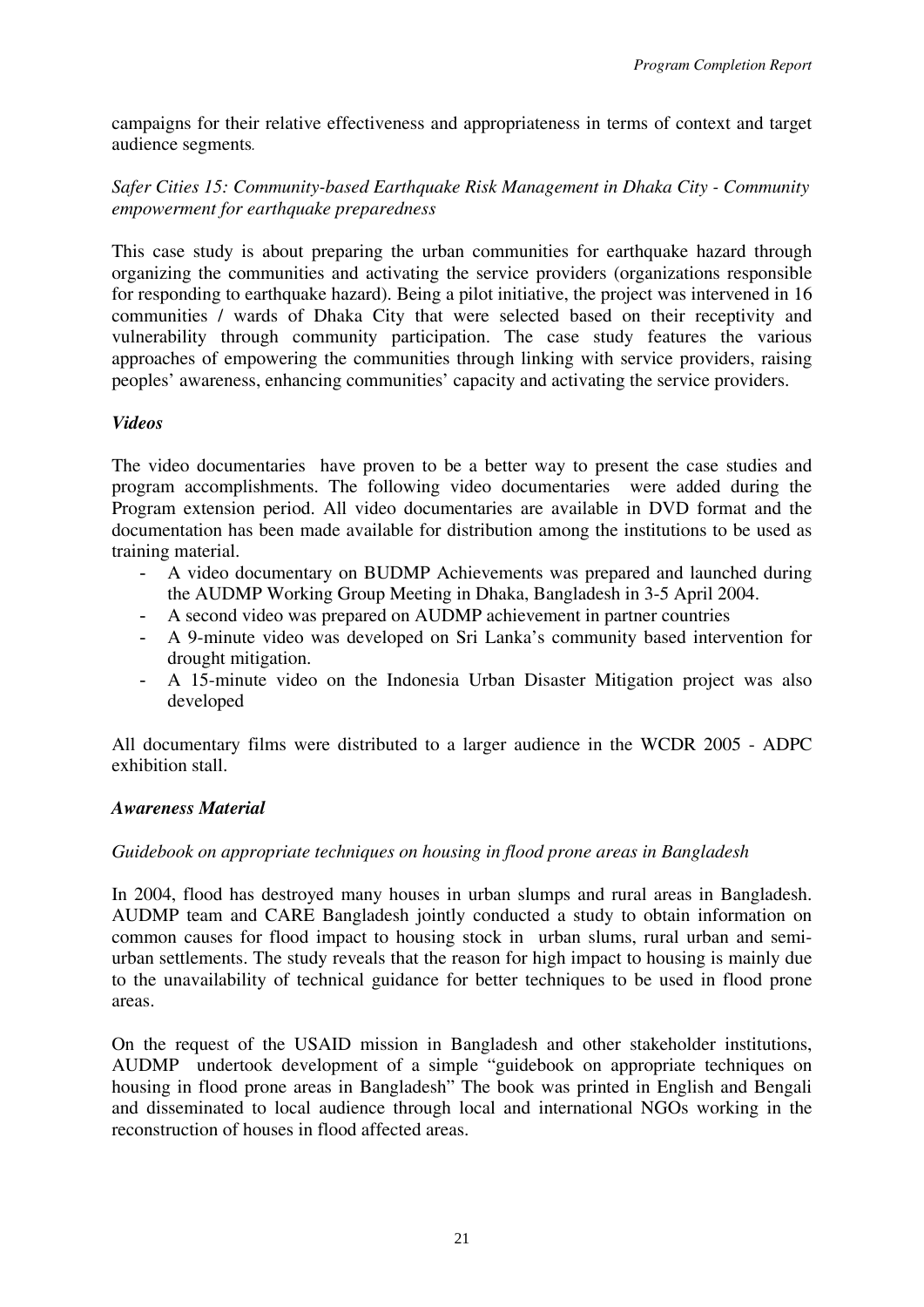# *Participation in Regional Consultative Meeting (RCC) of ADPC*

The Regional Consultative Meeting (RCC) of ADPC has become a regional forum where annually the National Disaster Management Office representatives discuss the issues related risk management policy and practice. The meeting takes a review of the disaster situation during the year and exchanges views on better coping up strategies and lessons learned. In the  $4<sup>th</sup>$  RCC meeting held in Dhaka, Bangladesh a full day was devoted to the discussions under the theme of "Urban Risk Management". AUDMP team took lead role in organizing the sessions and presented the AUDMP experience to convince the governments of the need for integrated efforts in urban governance and risk management in order to make the cities safer. In the 5<sup>th</sup> RCC meeting under the theme of "Mainstreaming Disaster Risk Management" AUDMP presented the concept note on guidelines for mainstreaming disaster risk management in sectors such as housing & infrastructure, urban development.

# *Participation in World Conference on Disaster Reduction, Kobe 2005 January*

ADPC/AUDMP organized a session on Urban Risk Management at the World Conference on Disaster Reduction in Kobe in January 2005. AUDMP program manager was invited to be a participant in the drafting committee of the theme paper prepared under the leadership of UN-HABITAT. This session of the World conference was well attended and the AUDMP experience including the experience of country demonstration projects have been presented at the session. Around 200 sets of video documentaries and case studies have been distributed to participants.

# *Rapid Assessment of Tsunami Impact in Sri Lanka, Thailand and Indonesia.*

Immediately after the tsunami, ADPC and its partner TSF deployed emergency telecommunications teams to affected countries, who served the affected areas in facilitating emergency communications to benefit the government and non-government relief workers, the media and the affected community members. Additionally ADPC deployed teams in Indonesia, Maldives, Sri Lanka and Thailand to assist the respective governments in damage assessment and emergency response efforts. AUDMP Program team participated in the assessments in Indonesia, Sri Lanka and Thailand. The rapid assessments were conducted in collaboration with the country partners of AUDMP and forwarded to respective governments through the national partners.

### *Sri Lanka*

A rapid needs assessment of emergency services and impact to housing and human settlements was carried out to assess the efficiency of emergency services, needs in the after math of disasters. this exercise was also carried out to assess the status of centers established for IDPs in terms of operational capacity and to assess the situation with housing and human settlements. Rapid assessment carried out by ADPC team was useful for the development of the recovery programs. This assessment was completed during January 2005.

### *Indonesia*

A separate ADPC team was deployed to Aceh, Indonesia to work with the UNDP mission and the BAPPENAS.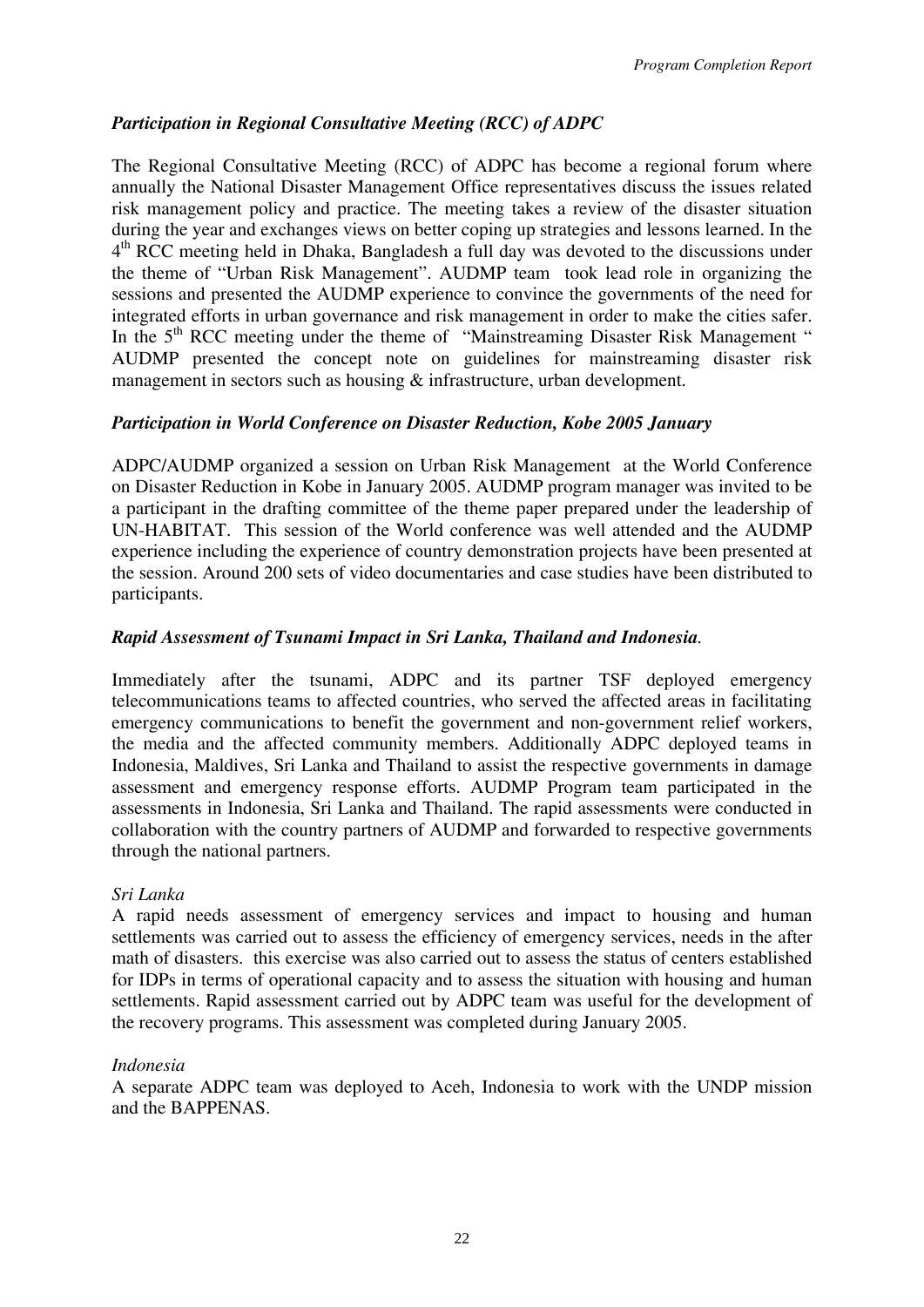*Thailand* 

In Thailand ADPC deployed its staff to provide medical assistance to the Royal Thai Government. A team of ADPC personnel conducted Damage and Needs Assessment in the affected areas. All affected provinces were visited. Included in this report is information about the scale of the impact and the national response.

The ADPC teams were associated very closely with government agencies, UN, NGOs, Community-Based Organizations and Private Sector agencies in the affected areas. Information on damages and relief efforts was gathered from assessment missions, the National Emergency Operation Centers, as well as UN agencies, USAID missions and national and international NGOs. Information was also gathered through interviewing people and through direct observations in the areas. Assessment results were presented, shared with USAID/OFDA and made available to various other stakeholders as appropriate.

# **3.3. Training, Resource Materials and Continuing Education**

# **Regional Training**

### *Disaster Risk Communication Course*

The 5<sup>th</sup> AUDMP course titled "Disaster Risk Communications (DRC)" was designed and developed during the extension phase. The pilot course was held from 2-6 February 2004 in Bangkok, Thailand. Participated by about 20 participants representing 13 countries, the course aimed at strengthening capacity of development workers on DRC. The primary target group of the course was the project partners but there were also some others interested who participated in the course. The course had a very positive response and some of the national training partner institutions agreed to institutionalize the course at national level.

DRC materials were compiled into a navigable CD ROM-based module for distribution to stakeholder institutions.

### *Institutionalization of UDM in the curriculum of Universities*

### *CASITA: Capacity-building in Asia using Information Technology Applications*

Initially started as an AUDMP activity in July 2002, the CASITA project was subsequently funded by the European Union for institutionalizing urban disaster mitigation in the urban planning schools of Asian universities and institutions. The activity was partially supported through AUDMP during the extension phase. Some of the AUDMP target cities were benefited from the activities of the network as some of the risk assessments were conducted based on AUDMP target cities. The final workshop of this project took place at the Indian Institute of Remote Sensing (IIRS) in Dehradun, India, on 16-19 March 2004. Seventeen lecturers, researchers and urban planners from 14 partner universities and training institutes attended and presented the final outputs of their case studies. The training material has been uploaded on the ADPC web site for beneficiary partners from 14 universities in the region.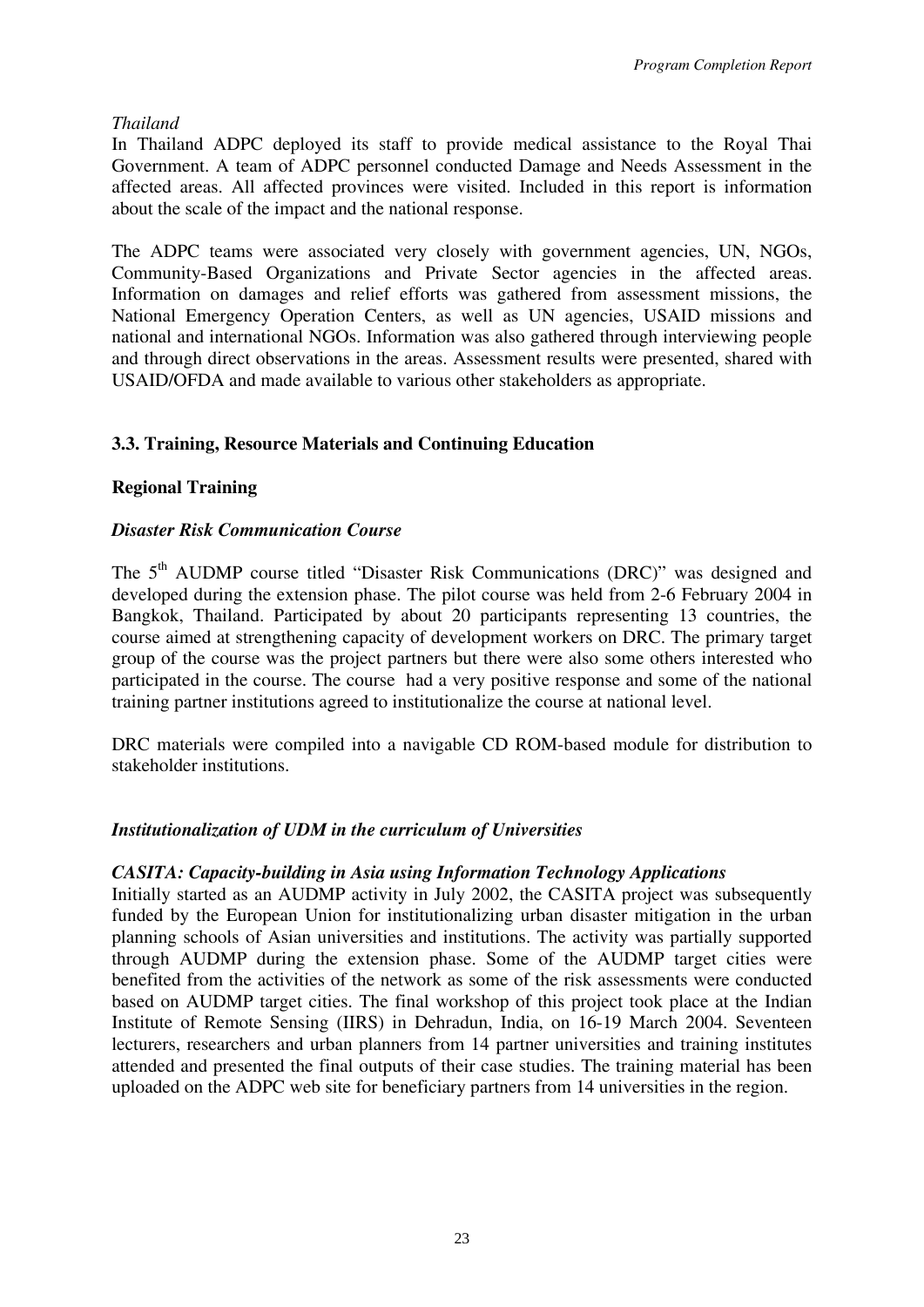# *Urban Flood Mitigation Course (UFM) - 5*

Urban Flood Mitigation Course (UFM) was organized in collaboration with ITC Netherlands, Government of Naga City and GIS Application Center (GAC) of the Asian Institute of Technology (AIT), Thailand. The financial support for the course was provided by Government of Netherlands. The course focused on urban flood mitigation issues, specifically on the impact of floods and the structural and non-structural interventions available to mitigate urban impact. The course was conducted during the period 23 August – 3 September 2004 in Naga City, Philippines, UFM course curriculum was modified to integrate GIS application into the curriculum to enrich the subject and to provide hands-on experience to participants on application aspects. Thirty-one participants from 7 countries attended the course.

# *Earthquake Vulnerability Reduction for Cities (EVRC)-4*

Being the fourth in a series, EVRC-4 was offered to enlighten participants about the causes and effects of earthquakes and the possible strategies and approaches to reduce the damage and loss of life associated with it. The course was conducted in Jakarta, Indonesia during the period 29 November- 3 December 2004 and AUDMP country demonstration projects namely Kathmandu Valley Earthquake Risk Mitigation Project (KVERMP) and Indonesia Urban Disaster Mitigation Project (IUDMP) were presented as key community based initiatives from the region for reducing the impact of earthquakes in urban areas such as Kathmandu, Bandung, Bankulu etc. The course was organized by AUDMP in collaboration with IUDMP partners ITB, CLGI and 18 participants from Bangladesh, Indonesia, Iran, Pakistan, Philippines and Thailand participated in the event.

### *National and Regional Training*

### *National Disaster Management (NDM) Training in Sri Lanka*

A two-day workshop to integrate NDM into the existing curriculum of the geography subject at G.C.E. (A/L) was held on 20-21 March 2004 at the CHPB office. The activity was a joint collaboration of the Ministry of Education and National Institute of Education (NIE).

### *Land Use Planning for Disaster Risk Management*

In collaboration with GAC of AIT, a National Training Course on Land Use Planning for Disaster Risk Management was conducted in Lao PDR and Sri Lanka respectively during the last quarter of 2004(8-10 November and 12-17 December 2004 in Lao PDR and Sri Lanka respectively). Designed to merge experiences from two professional fields of practice, land use planning and risk management, the course aimed at developing a framework to integrate a set of generic and hazard-specific risk management principles into the planning and management of land use.

### *Urban Disaster Mitigation (UDM) course in Lao PDR, 6-10 September 2004*

The UDM course was organized under the LUDMP project. The course materials and handouts, translated by URI to Khmer language were distributed to 23 participants, who were mostly from Luang Prabhang and other districts in the northern part of Lao PDR.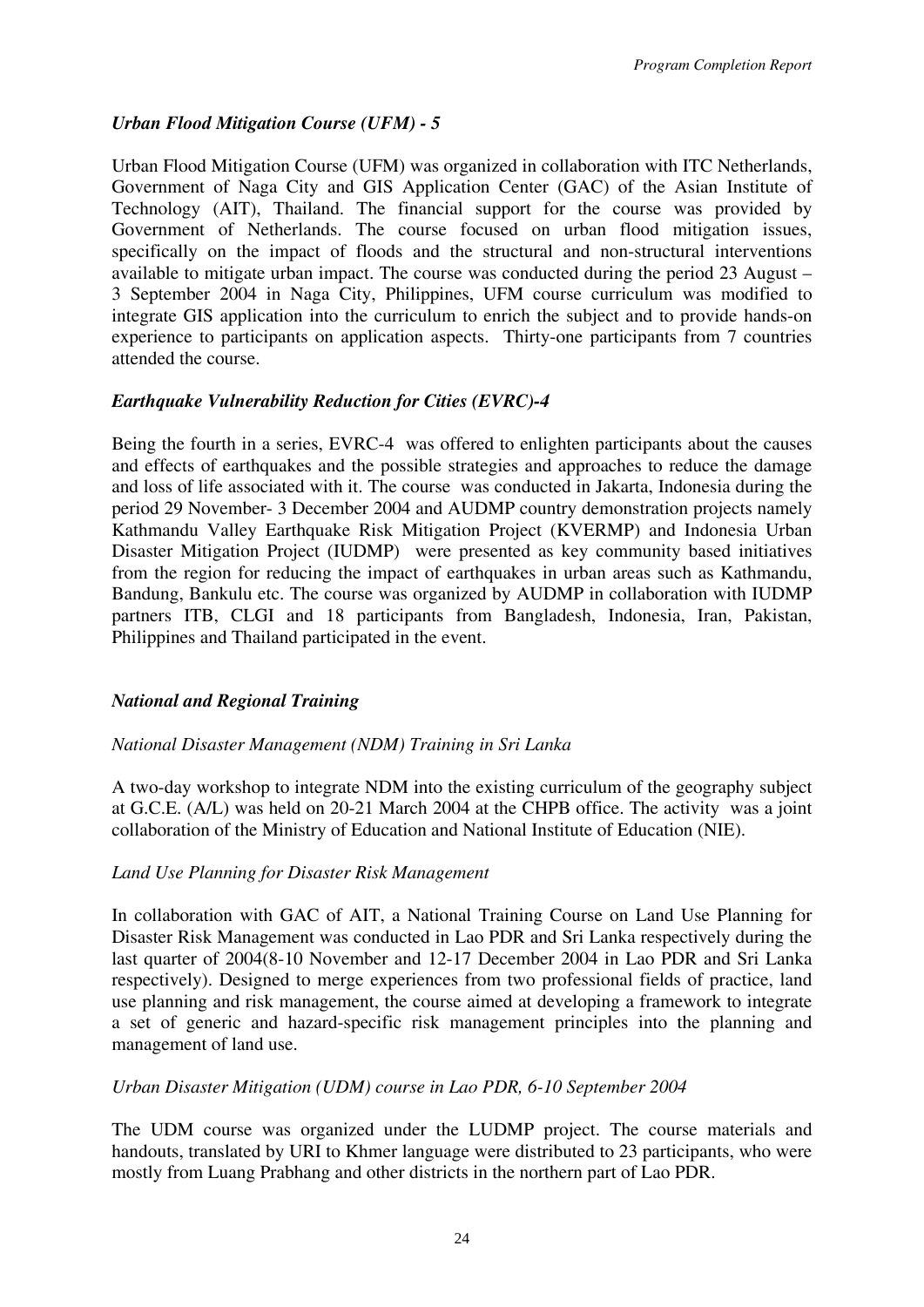# *Regional meeting on Landslide Risk Mitigation in Urban areas*

A Regional meeting on Landslide Risk Mitigation in Urban areas was organized with a longterm objective of reducing the landslide disaster vulnerability of urban settlements, infrastructure and critical facilities in the landslide prone countries such as India, Nepal Bhutan, Sri Lanka, Indonesia and Thailand. The workshop was held on 13-15 September 2004 and was attended by 11 participants representing the representatives of above countries, ADPC and Norwegian Geo-technical Institute (NGI).

## *UDM course in Chiang Mai University*

Under the Thailand Urban Disaster Mitigation Project (TUDMP) UDM course was organized as an institution-wide course at Chiang Mai University. The course participants were mainly undergraduates and faculty members from Faculty of Natural Resources, Engineering, Geography and Geology. The course was held during the period 9-11 April 2005 and about 60 participants attended the course.

### *UDM course in Asian Institute of Thailand (AIT)*

Under the Thailand Urban Disaster Mitigation Project (TUDMP) UDM course was organized as an institution-wide course at Asian Institute of Thailand (AIT) during the month of June 2005.Around 100 Master degree students from the institute attended the course.

### *Segment specific course modules*

Segment specific course modules were prepared under following subjects;

- Construction of Disaster Prone areas
- Urban Disaster Mitigation
- Land Use Planning and Disaster Risk Management
- Mason Training for Earthquake Vulnerability reduction
- Risk communication

While the Mason Training for Earthquake Vulnerability reduction developed in partnership with NSET-Nepal was transformed in to a textbook format for free distribution, course materials of other 04 modules were compiled into navigable CD ROM-based modules for distribution to stakeholder institutions. In addition a questionnaire was developed and distributed for obtaining the feedback from AUDMP alumni who had attended training courses organized by AUDMP.

### *Research on Disaster Risk management Capacity Building in Asia*

AUDMP team conducted research on the Disaster Risk Management Capacity Building in Asia using questionnaires, which were distributed among disaster risk management practitioners and institutions in Asia. The activity was a collaborative effort between ADPC and Georgetown University, USA and sponsored by Bill and Melinda Gates Foundation. The study results were then presented in a practitioner's forum held in Bangkok in May 2005. The proceedings of this workshop included a paper on future risk management needs in Asia to address the gaps and new requirements to suit the present risk scenarios and environment.

### **3.4 Program Management and M&E**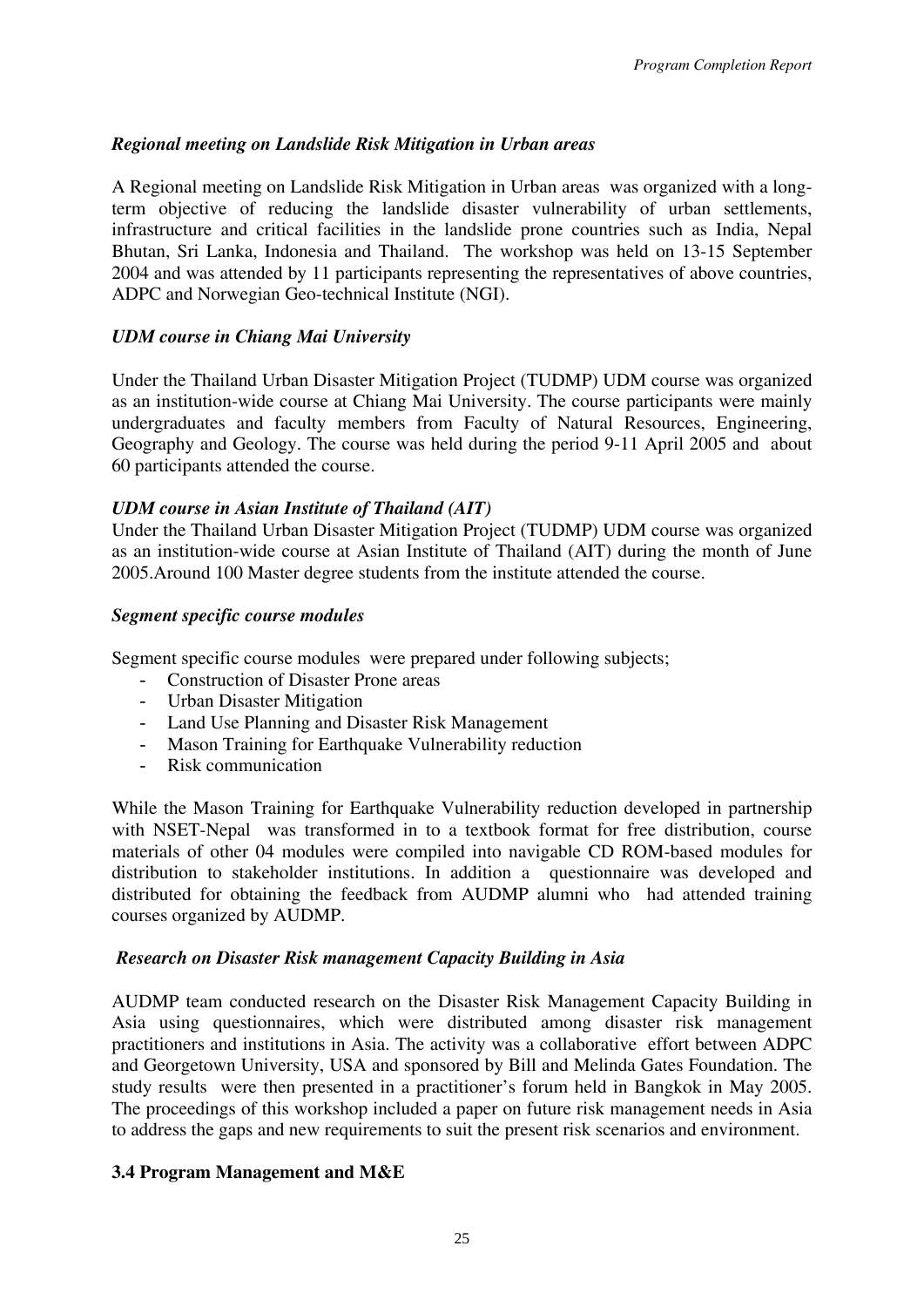# *AUDMP 9th Working Group Meeting (WGM)*

The 9<sup>th</sup> Annual Working Group Meeting was held during 3-5 April 2004 in Dhaka, Bangladesh. Co-hosted by the CARE Bangladesh, WGM brought together participants from AUDMP project partner institutions from Bangladesh, Lao PDR, Indonesia, Sri Lanka and Thailand, USAID representatives, and the AUDMP team. The main objective of the meeting was to review the progress of the projects and discuss future directions. The Social Marketing Strategy and Monitoring and Evaluation (M&E) were the key themes of the meeting. Ms. Rebecca Scheurer, M&E Specialist from OFDA/Washington, gave a special presentation on Project M&E and conducted a session on Monitoring and Evaluation. There were also country consultations for each of the partners. Questions and clarifications regarding the project implementation, as well as the difficulties encountered during program implementation were discussed and clarified.

# **4.0 Lessons Learned**

AUDMP was successful in demonstrating various practical ways of urban risk management at city level. The key findings on lessons learned of the successful strategies adopted during the project can be summarized as follows:

## *The municipality governance process needs to understand that natural disaster risk can be reduced through making risk management a part of regular decision-making process*

Through establishment of Municipality Disaster Management committees (MDMC), in target cities involved in country demonstration projects, AUDMP demonstrated the applicability and practical ways of obtaining political commitment, cooperation and collaboration of political authorities in risk management decision-making and implementation. In some countries like Bangladesh the Municipality Level Disaster Management Committee has official status and formation of such committees is a mandatory requirement in the governance structure. But in many other countries it is not a mandatory requirement therefore such initiatives proved to be very essential and useful for mainstreaming risk management in urban governance. Through establishment of such mechanisms, AUDMP demonstrated the possibility of risk management plan implementation through a wellintegrated process of urban governance. This way the risk management can be made a priority subject in development policies and strategies at local government level.

### *Influencing local governments through external technical assistance and additional resources for risk management activities is possible*

International agencies and local NGOs have begun to influence local governments to incorporate disaster risk reduction as part of the development strategy and plans. The AUDMP national partners have launched advocacy campaigns to influence the government authorities. Few country partners have done studies on the policies and shown lot of redundancies in policy level and reasons for set backs in policy implementation. The local governments in all target countries are grappling with many problems but with limited resources to provide solutions. Risk management often receives low priority due to resource constraints and lack of technical capacity for assessment and treatment of risk. AUDMP demonstrated how little extra resources and external technical assistance can make a huge difference in providing solutions to burning problems within the urban societies especially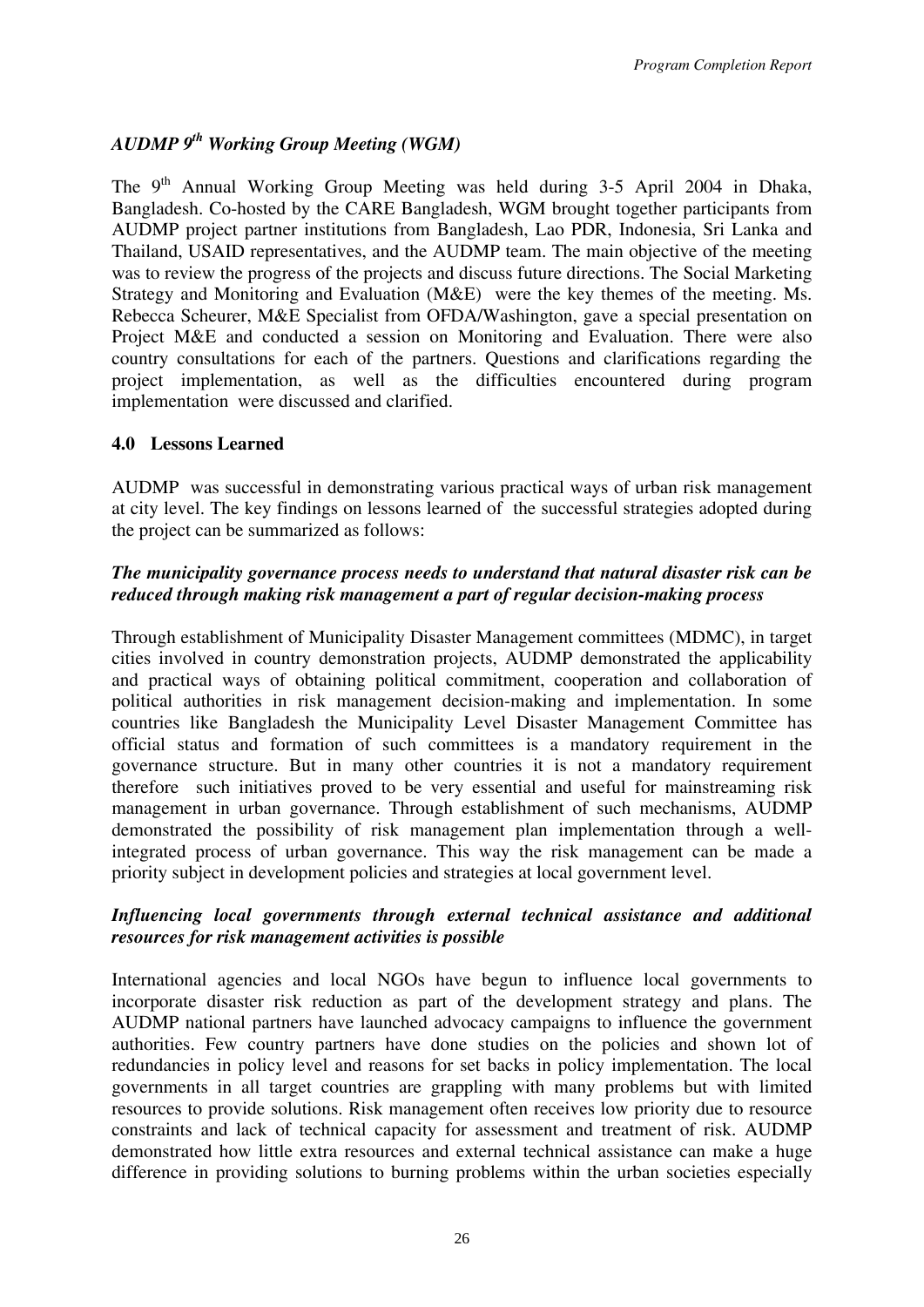underserved communities, informal urban settlements which are often neglected in the development process.

### *Failure of implementation of legislation and policy changes is due to lack of demonstrations*

Many countries in Asia have initiated promotion campaigns on mitigation strategies in development through legislation and policy change, risk assessment, awareness creation and capacity building programs. Policies and legislation can encourage planning for disaster risk reduction but will not contribute to risk management unless they are implemented. AUDMP provided appropriate applications of risk assessment, mitigation interventions awareness creation and capacity building to supplement the risk management legislation and policy change in all target countries concerning the local governance and administration.

### *Implementation of capacity building programs is useful for knowledge enhancement of stakeholders*

Building the capacity of national level stakeholder agencies to undertake mitigation as part of development process is a challenging task. It is better if demonstrations can be arranged to supplement the class room training in order to build the capacity of local partners. Enhanced capacity paved the way for innovative solutions to reduce the cost as a solution to resource constraints in building safer and resilient urban communities.

### *Achieving food security through disaster mitigation provides opportunities for diverting the funds for development initiatives*

AUDMP demonstrated the importance of family and community preparedness as a way to reduce the impacts of disaster events. Preparedness takes in to consideration food security, livelihood security and other cross cutting issues which are essential for recovery of poor after disaster events. The disaster risk mitigation contributes to food security of the urban poor. Also mitigation interventions implemented by communities helps save government funds, and these can be directed to other development interventions. AUDMP thus demonstrated the practical approaches of family and community preparedness.

### *Converting the victims or vulnerable communities in to a resource for undertaking mitigation intervention is essential for community development, self-reliance and building safer communities*

The victims of disasters mostly live in areas prone to hazards such as urban slumps, informal settlements so on. If such communities can undertake interventions to reduce the risk then they can become a resource. The additional information on hazards and vulnerabilities should come from external institutions and it will compliment the traditional coping mechanisms. Capacity can be enhanced by establishing community based institutions for risk management at local government level. Vulnerable communities can then be converted to resources to address the needs of risk reduction. AUDMP demonstrated the practical ways of mobilizing the community support for development and maintenance of community infrastructure.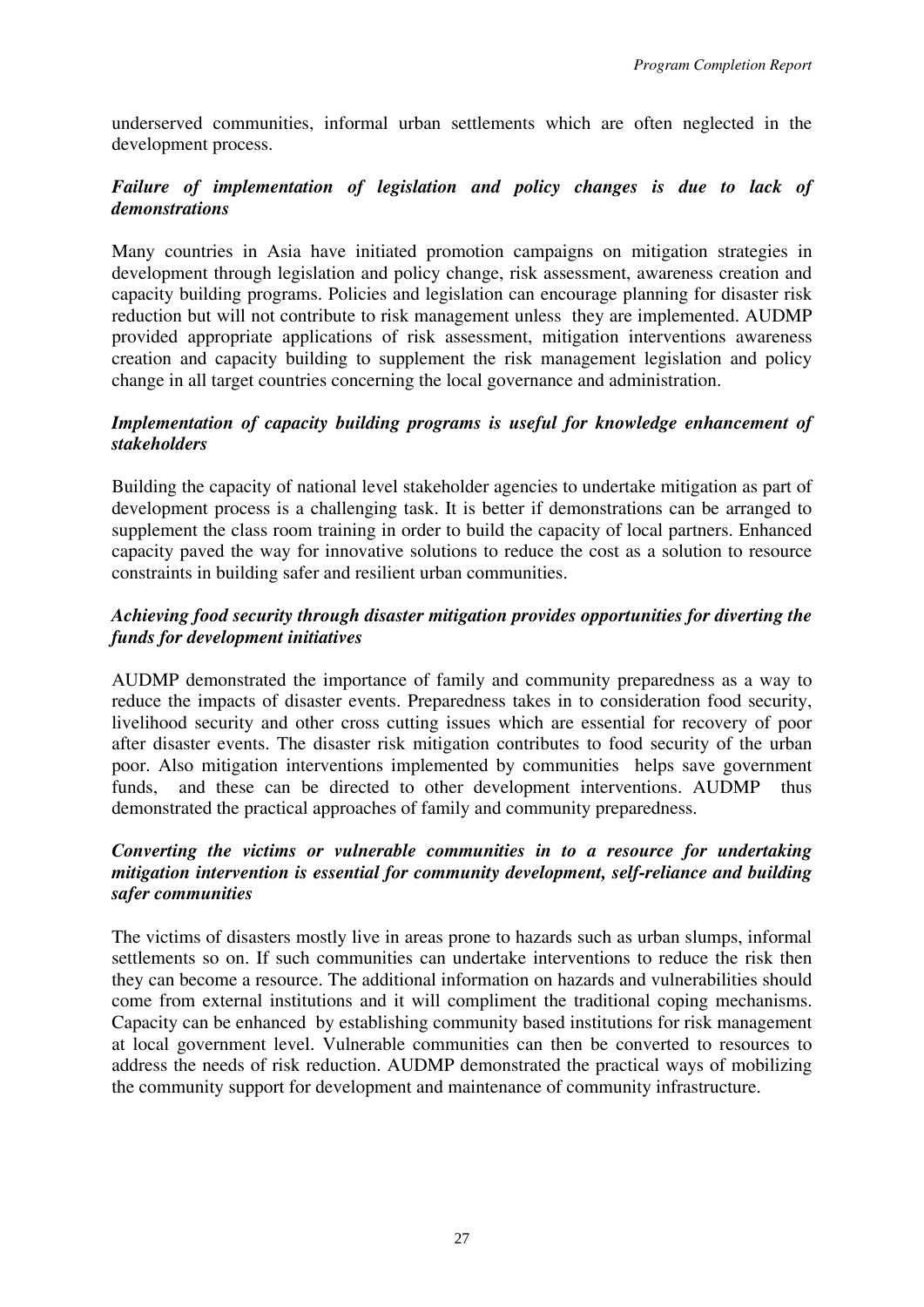### **5.0 Future in Urban Disaster Risk Management (concerns, trends opportunities and directions)**

"When States treat local authorities as partners, and allow urban residents a voice in the way their streets, stores, are workplaces are managed, cities are usually more efficient and livable" Kofi Annan, Secretary General of the United Nations

Over the past few decades the number of the disaster events, independent of the nature, be it frequent low intensity events or rare high consequence events, has increased tremendously. In the same way impacts of such events also have increased making disasters to be most damaging events economically as was evident from local events such as earthquake in Gujarat 2000, floods in Bangladesh in 2004 or flash floods and land slides in Mumbai in 2005. Same trend was visible from the biggest regional devastating event history has ever known, such as the tsunami event of  $26<sup>th</sup>$  December 2004 in Asia. All such events have highlighted the need for increased efforts to protect the social and economic assets at all levels of governments to protect against emerging risks. Every situation, be it a pre-disaster, during or post disaster recovery, offer a great number of opportunities for improvement from the present scenario.. This is more applicable to rapidly growing cities, which have to explore such opportunities and to convert the same into their advantage and make use of the situation to make the city environment sustainable and safer for living. This should be the risk management goal of all cities in Asia and urban disaster risk management community should show their commitment towards creating **a culture of prevention and mitigation** of disasters before they strike.

Mitigation aimed at reducing the potential effects of hazard environment should be a concern of communities who are at risk. They are the first responders who should grapple with the hazardous situation and they should know how to act and react to its forces and bring the situation under control. They understand the situation and are equipped with indigenous practices and coping mechanisms to face with situations. The rapidly changing urban environment has made the understanding of such communities ineffective and technology solutions are needed to augment the understanding of communities. **Communication of the risk to communities and prepare them to anticipate disasters** should also one of the high priorities of Urban Risk management community.

In any case communities at risk should be considered as the central force in decision-making. Any kind of physical planning endeavors, be it urban land use planning, planning of city infrastructure settlement or transportation, a participatory approach provides better solutions. Difficulties should be overcome through building up consensus and understanding between authorities and communities. Urban risk management practitioners should **advocate for participatory decision making** and urban governance process where all vulnerable segments such as women, disabled, aged, should have a voice.

Prevention and mitigation interventions should commence from the viewpoint of increasing resilience through **encouraging building on the basis of hazard vulnerability assessments and by introducing by-laws to discourage settlements in hazard prone areas** when areas are proved to be prone to hazards. The scientific analysis show that the human interventions, by way of various development programs, impact upon the environment and influence atmospheric events. Therefore, unless actions are taken to reverse such trends, they will lead to more and more extreme weather conditions, thus increasing the possibility of high intensity hydro-meteorological disaster events. Almost half of the population now lives in cities and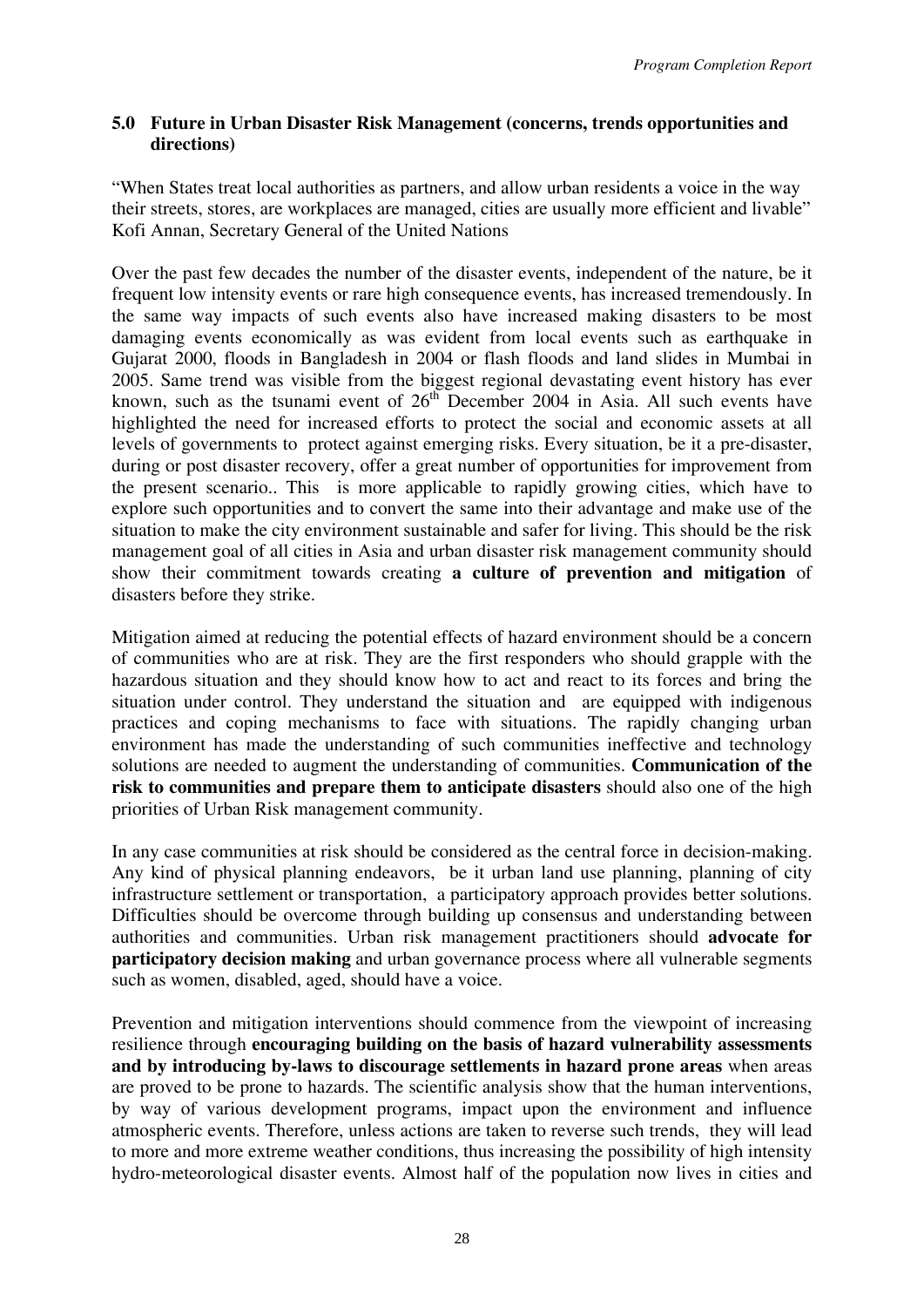Asia being the most populous continent, has to swallow most of the brunt of the problems and issues created by urbanization. Unfortunately many who live in unplanned settlements on land vulnerable to floods, landslides or on land contaminated with industrial waste are increasingly becoming targets for disaster events.

After the great Tsunami event in Asia, repeated high seismic events recorded along the plate boundary indicated the possibility of a similar event hitting a highly vulnerable urban area or region within the Asia. The scientific evidences have shown the vulnerability of high-rise building in most cities in Asia. Cities such as Dhaka increased its population10-12 times over last 25 years. High rise buildings and urban slums are appearing everywhere and burgeoning to house those who have and those who do not have resources. In most of the cities neither building nor planning norms are realistic nor are construction control services functioning adequately. The disaster urban risk management practitioners should strive to undertake speedy measures to **upgrade and improve the resistance of buildings and basic infrastructure** to reduce the number of casualties and impacts in case of disasters.

Disasters are capable of revealing the existing vulnerabilities of our cities. Many disaster events have shown the need for having city and local level emergency response plans but in reality authorities do learn lessons from mistakes, inadequacies, or shortcomings. City level emergency plans have to be understood as a prerequisite for providing better services to the city population rather than acting to cope up with unexpected situations. Urban Disaster Risk Management Practitioners should advocate making **City Emergency Response planning to be a mandatory** provision of urban governance.

After every serious disaster, humanitarian aids, relief supplies and resources as well as in kind contributions pour in to the affected area or to the country affected. In most countries there are no facilities to attend to and handle such an influx of material and human aid. The situation gets aggravated due to space problems and high number of victims who expect a quick supply of relief and medical attendance. In addition each major disaster creates new situations for which authorities have little room for expeditious solutions. The city authorities should consider **adequate arrangements for critical facilities such as hospitals and adequate training to concerned personnel to handle such unexpected events**. Training of rescue teams, medical first responders etc. at city level should be taken as one of the priorities in the city agenda. In Tsunami the problem of handling of dead bodies, and medical supplies have come up as acute problems. Therefore authorities have to be more vigilant about the new capacities required and should add more capacity building endeavors to the usual menu of activities.

On the other hand, in most cases such supplies tend to dwindle with the passage of time and recovery of affected population becomes only a secondary concern of local authorities. They generally grapple with resource constraints to provide temporary shelter, food and other needs for the displaced persons. The **disaster events demands quick responses and recovery of affected**. Most of the governments, donor agencies, and development sector institutions such as national and international NGOs try to implement hastily prepared programs to replace destroyed housing and settlements, infrastructure, transport facilities so on. They tend to do the same mistakes, which created the vulnerability in the affected community at the first place and patronize activities that recreate the risk at different level. Past events have shown that such programs carried out without adequate planning have created more problems than solutions. Authorities should try to convert the disasters in to opportunities through reacting to the needs quickly and acting fast. The urban risk